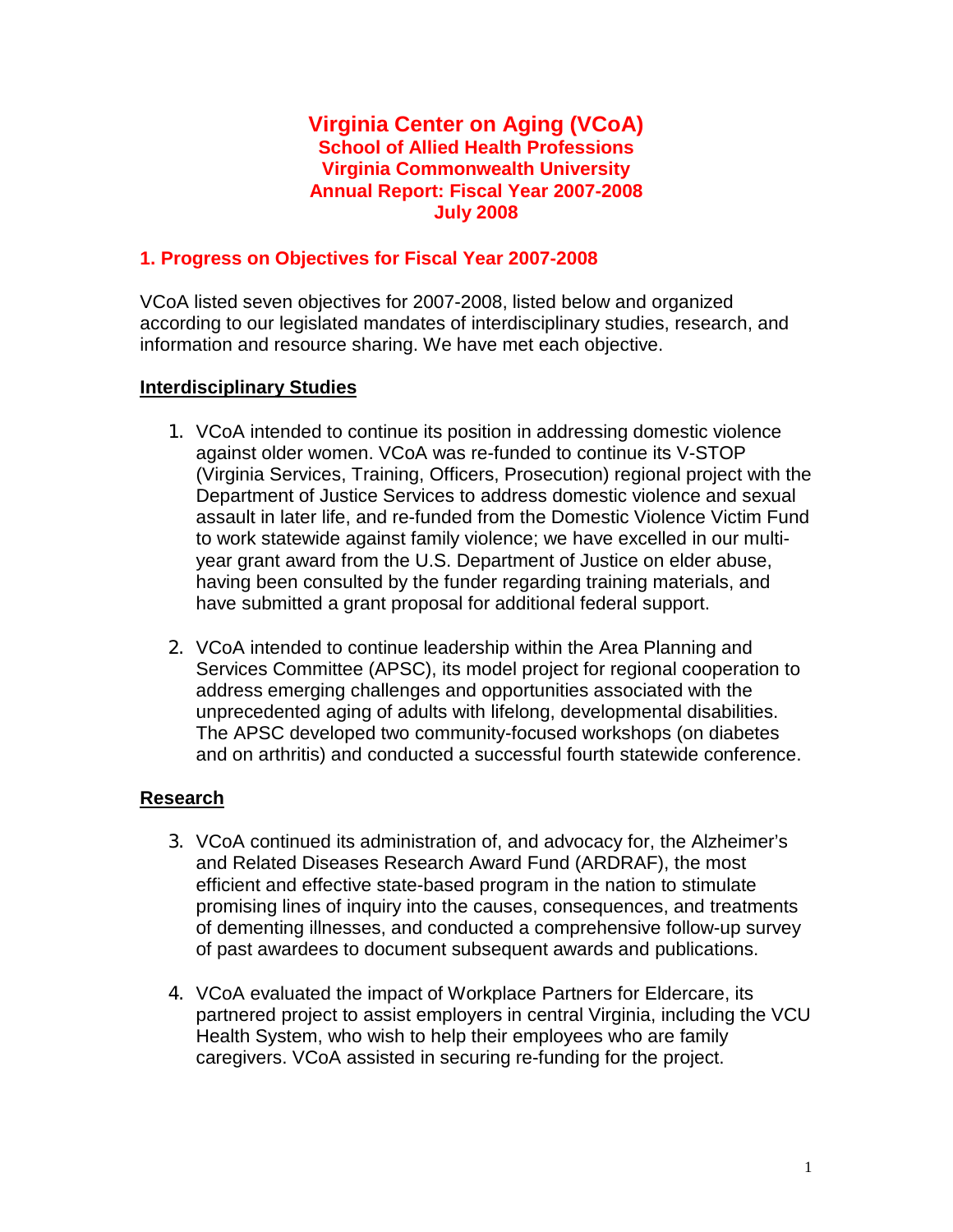5. VCoA's Associate Director of Research, a gubernatorial appointee to the Alzheimer's and Related Disorders Commission, continued her work in the Commission to leverage the Commonwealth's diverse expertise in dementia-related issues in order to benefit researchers, practitioners, service providers, educators, and families, through development of a virtual center on Alzheimer's This work goes on.

## **Information and Resource Sharing**

- 6. VCoA maintained, and actually expanded, its extensive involvement in community partnerships on the boards and task forces of several nonprofit aging-related groups and organizations, offering *pro bono* gerontological expertise and technical assistance to the benefit of the elders and families that they serve.
- 7. VCoA partnered with more statewide aging-related organizations this fiscal year than the previous year, in order to disseminate research findings and to expand training for professionals across Virginia. VCoA co-developed and co-sponsored seven annual conferences in 2007-2008.

## **2. Contributions to the University, Fiscal 2007-2008**

Initiatives supporting the VCU 2020 Strategic Planning:

- "Taking our position among the top research institutions"
	- o VCoA has successfully helped secure two grant projects this year, and is directing all of the research evaluation, and submitted two other grants proposals that await decisions.
- "Serving VCU's many communities"
	- o VCoA's work is addressing statewide both the aging and disabilities communities. Initiatives during this fiscal year focused on lifelong learning, employed workers who are family caregivers, training of professionals in geriatrics, aging with lifelong disabilities, and domestic violence against older women.
- "Developing a global presence"
	- o VCoA is representing VCU in a continuing pioneering effort to introduce applied educational gerontology in Japan and Southeast Asia. After launching a successful international gerontology synthesis conference in Okinawa in March 2007, we are working with colleagues from universities in the U.S., Japan, China, India, the World Health Organization, and others to conduct an international invitational gerontology conference in March 2009 at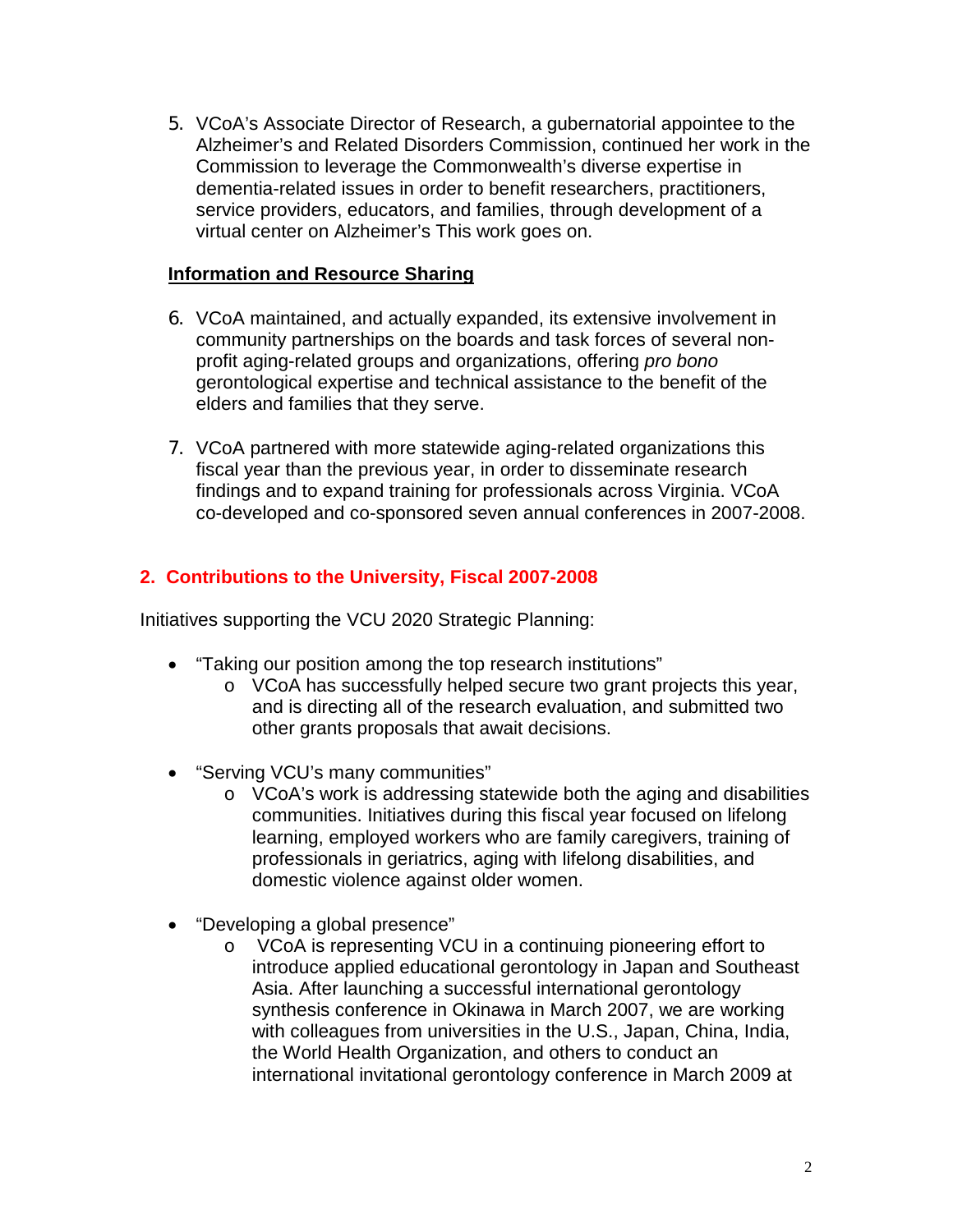Andhra University, Visakhapatnam, Andhra Pradesh, India. See [http://www.andhrauniversity.info/home.html.](http://www.andhrauniversity.info/home.html)

- "Leveraging our strengths and building bridges through interdisciplinary activities"
	- o VCoA partnered with 39 units of VCU and with 44 statewide departments, businesses, coalitions, and non-profits in calendar 2007 in interdisciplinary training, research, and information sharing.
- "Maintaining VCU as a Model for University/Community Partnerships"
	- o 1) VCoA co-maintains the Lifelong Learning Institute in Chesterfield through a partnership with the Chesterfield County Public Schools, and the support of the Chesterfield County Board of Supervisors.
	- o 2) VCoA directs the multi-jurisdictional Area Planning and Services Committee (APSC) as a model project to address the needs of aging adults with lifelong disabilities and their family caregivers. APSC membership covers Richmond City, Chesterfield, Hanover, and Henrico counties and includes representatives from VCU, agencies in mental retardation, healthcare, parks and recreation, aging services, banking, communities of faith, and other sectors, as well as family caregivers.
	- o 3) VCoA and Senior Connections: The Capital Area Agency on Aging partnered to complete and extend work on Workplace Partners for Eldercare, a project funded by the Richmond Memorial Health Foundation, to assist caregiving employees of some 20 employers in central Virginia. VCoA developed and collected data from on-line survey and in-person interviews with human resources managers and work/life coordinators to determine extant elder care programs or services and potential initiatives.

# **3. Highlights of Accomplishments**

Listed according to our three primary mandates in the Code of Virginia:

Interdisciplinary Studies

#### **Geriatric Training and Education (GTE)**

VCoA administers an annual appropriation (\$356,250 this fiscal year) from the General Assembly to help build up the Commonwealth's capacity to respond to the health and wellness needs of older Virginians and their families. Called the Geriatric Training and Education (GTE) initiative, it supported 15 different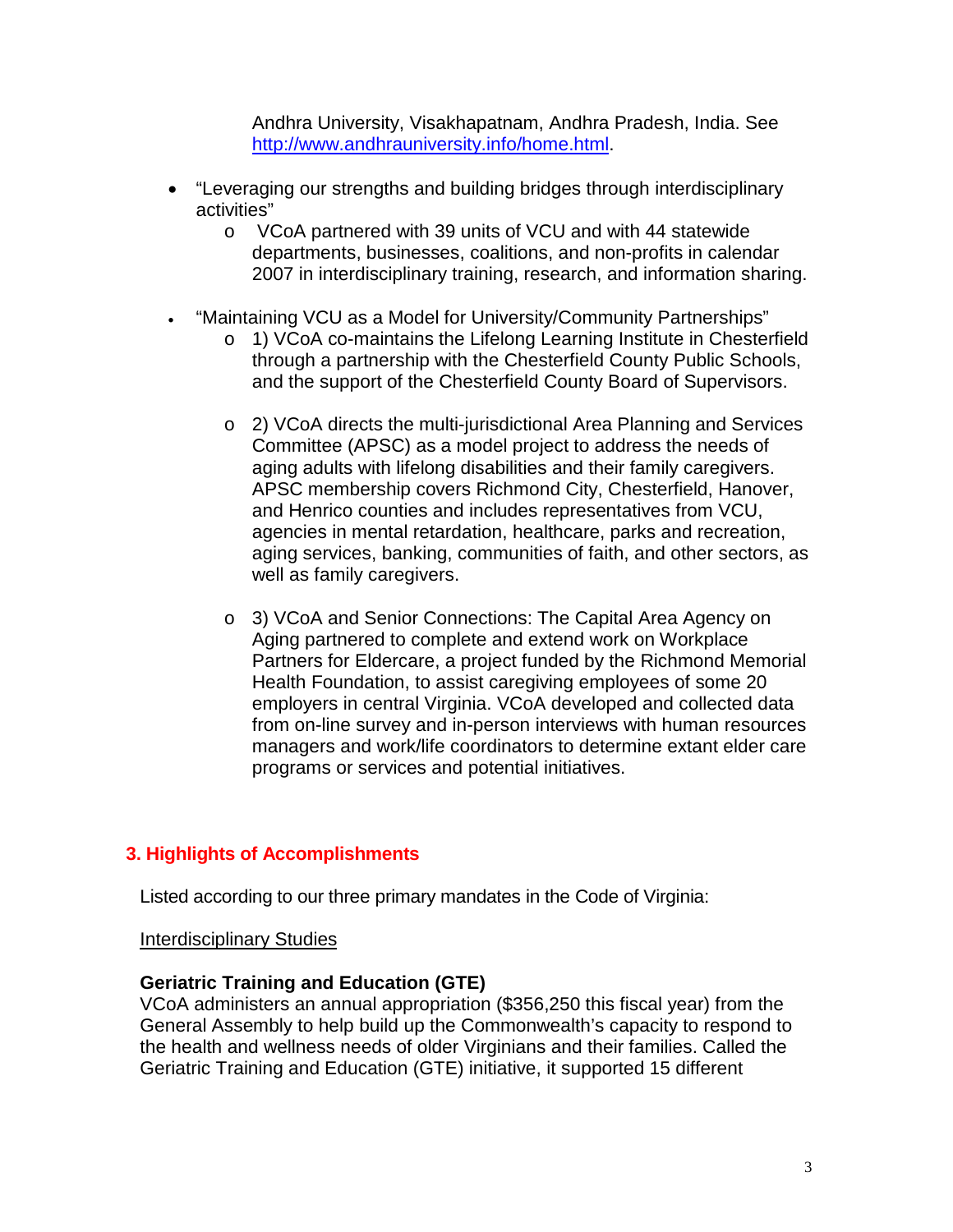projects in the current fiscal year that are affecting Virginians in each geographic region. These included:

- Support for 50 non-geriatricians to receive three days of training as participants in the April 2008 annual conference of the Virginia Geriatric Society in Williamsburg;
- Training by CD and Internet of community physicians in the Tidewater area on recognizing at-risk older drivers, and of certified nursing assistants (CNAs) statewide on medications and alcohol; and
- Community-based training of family caregivers of relatives with dementia in Southwest Virginia; geriatric nurses statewide helping elders at the end of life; family caregivers and agency staff in Central Virginia on diabetes and arthritis with lifelong disabilities; rural pharmacists in Danville, Emporia, Northern Neck, and on the Eastern Shore in advanced medication therapy management for geriatric populations; and more.

## **Central Virginia Training Alliance to Stop Elder Abuse, Neglect and Exploitation**

VCoA and a coalition of Richmond area law enforcement agencies, Commonwealth's Attorneys' Offices, and service providers were awarded one of 10 competitive grants in October 2006 to pilot a three-year training project for criminal justice professionals on elder abuse, neglect and exploitation. The project, funded by the Office on Violence Against Women (OVW), U.S. Department of Justice, focused during this fiscal year on building cross-sector collaboration (investigation to prosecution) and launching the two-day training for law enforcement that will henceforth be offered locally each quarter. Accomplishments include the following:

- Our project tailored the federal law enforcement curriculum developed by OVW, the Federal Law Enforcement Training Center, National Clearinghouse on Abuse in Later Life, and the National Sheriffs Association so that it is now applicable across the country, referencing state statutes and state and local resources.
- Our project assembled a top-notch team of instructors (three law enforcement officers, two police department domestic violence coordinators, two prosecutors, two victim service advocates, two APS investigators, and an area agency on aging care coordination manager) to conduct our trainings, and tested the training on September 24-25, 2007 with an audience of law enforcement and community stakeholders, who provided crucial feedback.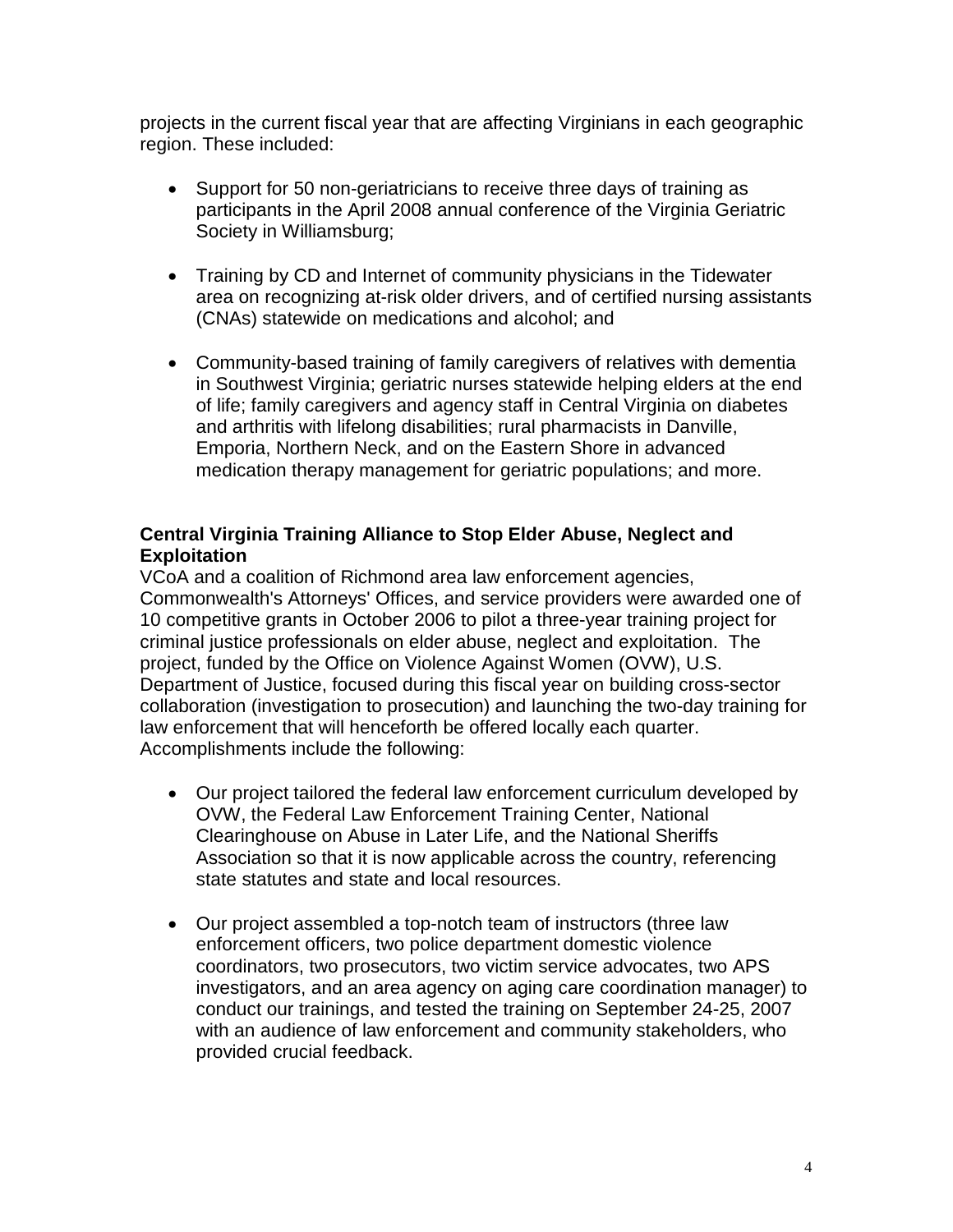- Our project successfully recruited participants and launched the law enforcement trainings on November 13-14, 2007 at the Chesterfield Police Academy. Evaluations were overwhelmingly positive. Subsequent trainings were held on February 19-20, 2008 at the Henrico Training Center and on April 15-16, 2008 at the Richmond Police Academy with equally positive results.
- Our project developed and submitted through our partner, Senior Connections a two-year, \$150,000 continuation funding request to OVW in February 2008 to provide additional trainings, conduct a community needs assessment, and plan for and implement outreach and service delivery to older victims. Pending.
- Our project is nearing completion of a legal remedies booklet for training participants, project collaborators, and other community stakeholders.

## **Alcohol and Aging Awareness Group (AAAG)**

Responding to an Act of the General Assembly requiring all state agencies to plan for the aging of Virginia, VCoA collaborated with the Virginia Department of Alcoholic Beverage Control to form the Alcohol and Aging Awareness Group (AAAG). The group this fiscal year has:

- Created a website, and disseminated both an informational brochure on alcohol and medications through all ABC stores, and the booklet, *Messages of Concern*, created through a previous collaboration between VCoA and the Department of Gerontology.
- Conducted a very successful statewide conference in April 2008 for 300 social workers, nurses, and other service providers on the signs and symptoms of alcohol misuse in older adults and the potential risk of alcohol and medication interactions in older adults.

#### **Elderhostel and Lifelong Learning**

VCoA has offered Elderhostel learning programs for older adults since 1979, and is among the top 20 of some 1,000 providers in the United States. VCoA is also founding co-sponsor (2003) of the Lifelong Learning Institute of Chesterfield, whose growing operations are discussed separately under "Community Partnerships." Dr. Jane Stephan directs VCoA's Elderhostel and lifelong learning programs, while Catherine Dodson coordinates Richmond Elderhostel. Noteworthy Elderhostel achievements in this fiscal year include:

#### • **Enrollments Strong**

VCoA Elderhostel programs in Richmond, Natural Bridge, and Staunton drew some 1,261 older learners for short, weekend, and traditional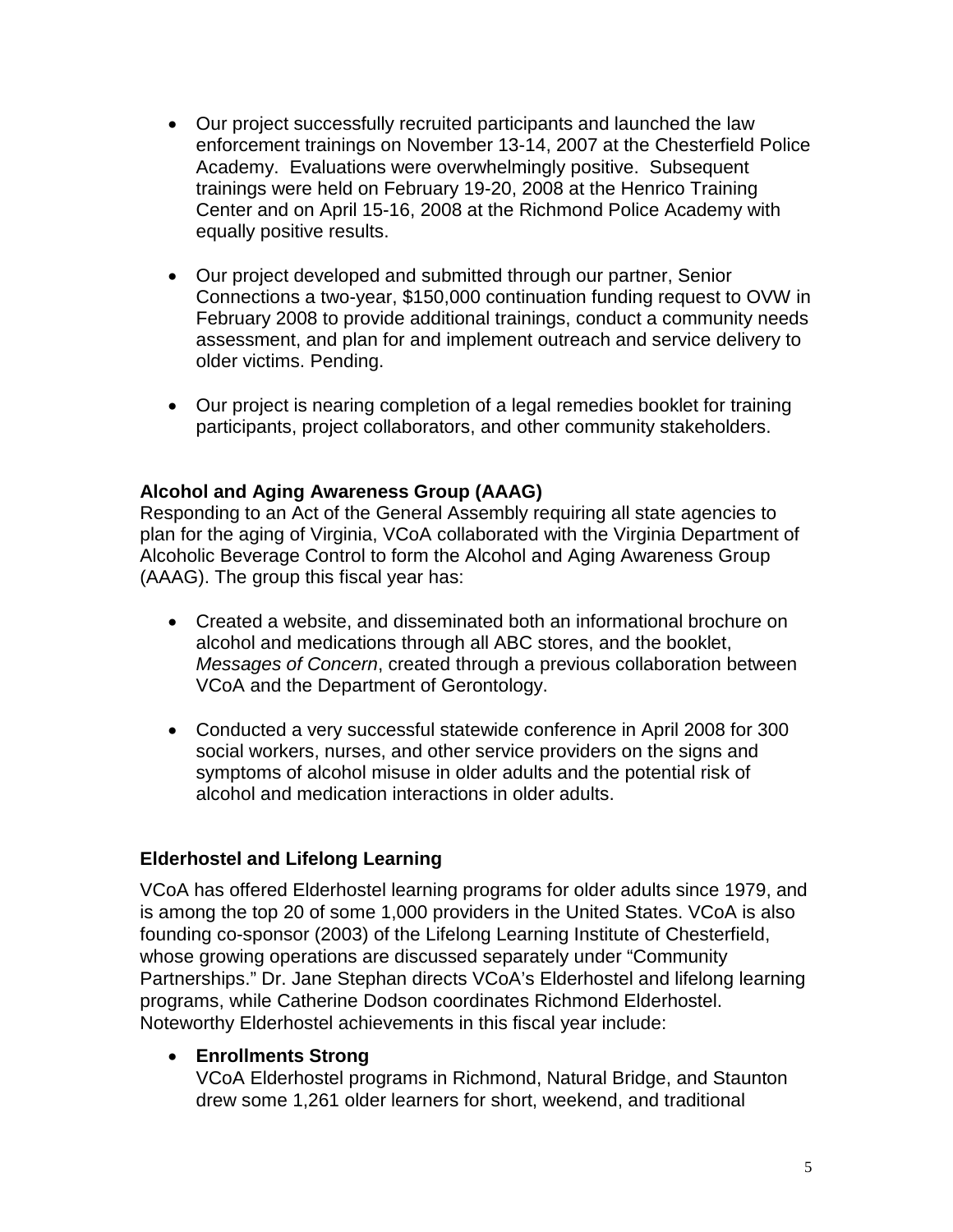weeklong courses. The Staunton programs are in partnership with the American Shakespeare Center.

## • **New Elderhostel Programs and Special Recognition**

VCoA is one of the largest providers of Elderhostel programs in the United States. It remains so because of never-ending initiatives. VCoA submits prospective programs to Elderhostel, Inc. for approval eight times annually. In the 2007-2008 fiscal year VCoA created nine new Elderhostel programs: six for Natural Bridge and three for Richmond.

• One of VCoA's Natural Bridge programs, *A 21st Century Chautauqua*, received special recognition by the office of the president at Elderhostel, Inc., for its intriguing concept and creative design reminiscent of its namesake 19<sup>th</sup> century learning camp in upstate New York. This program is designed to showcase 12 of our best instructors from all four of our Elderhostel locations – Natural Bridge, Richmond, Staunton, and Hampton Roads. As conceived, this program had the ability to expand enrollment from the usual 44 people (one program) to 120 people (three programs); although this program does not take place until August 2008, it has filled to maximum capacity, and there is a substantial wait-list.

## • **Elderhostel Community Outreach**

VCoA provided "ambassador" presentations about Elderhostel, VCoA, and the Lifelong Learning Institute to four audiences (Covenant Woods, July 2007; Highland Springs, October 2007; Swift Creek Baptist Church, March 2008; Woodlake Retirement, May 2008) for a total attendance 195 people; as well as a presentation about Elderhostel and VCoA to 60 members of the Lifelong Learning Institute in Chesterfield (September 2007)..

• VCoA conducted community-oriented "10 Days of Discovery" programs to enliven interest in lifelong learning, offering four programs in July and August 2007 at the Virginia Museum of Fine Arts, four programs in February and March 2008 at the Museum of the Confederacy, and two programs at the Virginia Museum of Fine Arts in April 2008. Total attendance at these programs was over 300.

## **Domestic Violence in Later Life Grant Projects**

VCoA is the leading agency in the Central Virginia Task Force on Domestic Violence in Later Life, a regional collaboration of aging services, criminal justice professionals, domestic and sexual violence programs, and allied professionals working to raise awareness and improve the community response to older women who experience domestic and sexual violence. VCoA administered two grant projects on behalf of the Task Force in 2007-2008, with VCoA's Dr. Paula Kupstas as Project Director: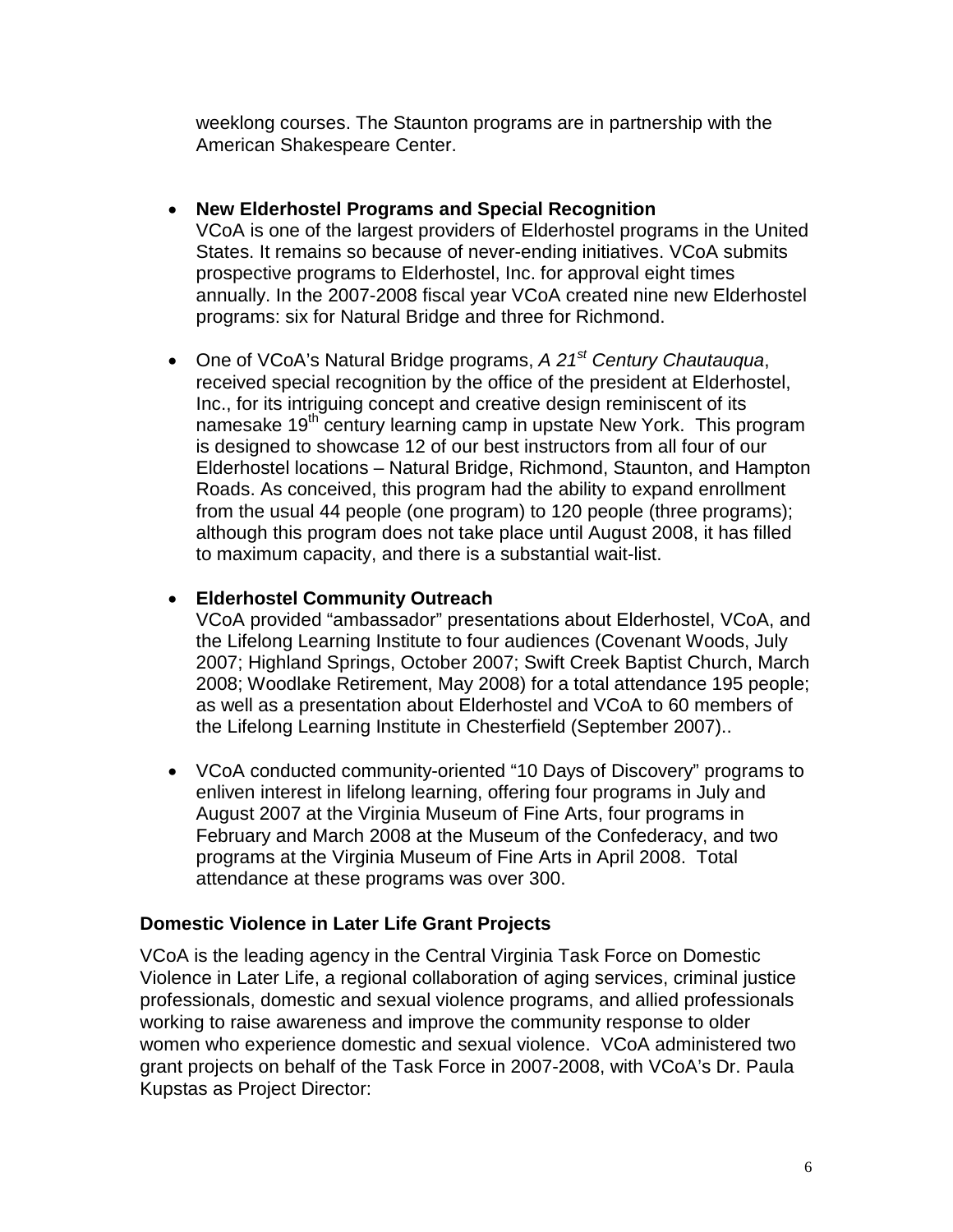- **Central Virginia Task Force on Domestic Violence in Later Life Project**: VCoA, as leading agency, was awarded \$31,467 in continuation funding annually for this regional project in both 2007 and 2008. Funding is through the Virginia Services, Training, Officers, and Prosecution (V-STOP) Violence Against Women federal grant program, administered by the Virginia Department of Criminal Justice Services. The goal of the project is to develop a comprehensive, coordinated, and cross-trained community response to domestic violence and sexual assault in later life by increasing awareness, education, and specialized resources for law enforcement, criminal justice professionals, aging service providers, domestic violence advocates, and allied service professionals. During this fiscal year, the project trained 352 persons, including 96 health professionals and 62 domestic violence/sexual violence agency staff.
- **Family Violence Project**: The Virginia Center on Aging, as lead agency, was awarded \$9,808 in continuation funding annually for this statewide project in 2007 and 2008, from the Virginia Domestic Violence Victim Fund, Virginia Department of Criminal Justice Services. The goal of the project is to develop a comprehensive, coordinated, and cross-trained community response to family violence in later life. During this fiscal year the project coordinator provided consultations and representation at meetings of statewide organizations, assisted the Virginia Sexual and Domestic Violence Action Alliance (The Action Alliance) with the Rural Outreach and Education for Sexual Abuse Services initiatives, and began work with the Women's Resource Center of New River Valley to plan a conference in October 2008. VCoA's Lisa Furr, the project coordinator, also offered a roundtable presentation at the Annual Meeting of the Southern Gerontological Society in Atlanta in April 2008.

#### **Old***er* **Dominion Project:**

VCoA was involved in the conceptualization and launching of the Old*er* Dominion Project, a broad undertaking by businesses, government, and non-profits, led by the Southeastern Institute of Research, to understand the aging of Virginia, create appropriate business opportunities, and increase public awareness of the implications for Baby Boomers and other generations. VCoA's Paula Kupstas and Ed Ansello are currently serving on the Statewide Database Work Group.

#### **Virginia Victim Assistance Academy (VVAA)**

VCoA is partnering with the Virginia Department of Criminal Justice Services, which is leading development of a continuing residential academy for law enforcement and victim/witness personnel, which will be launched as a weeklong training in July 2008 at the University of Richmond campus. VVAA is a multi-year project funded by the U.S. Department of Justice. This fiscal year VCoA has worked on curriculum development, training, and sustainability aspects of the Academy. Other partners include staff from other units of VCU (Internal Medicine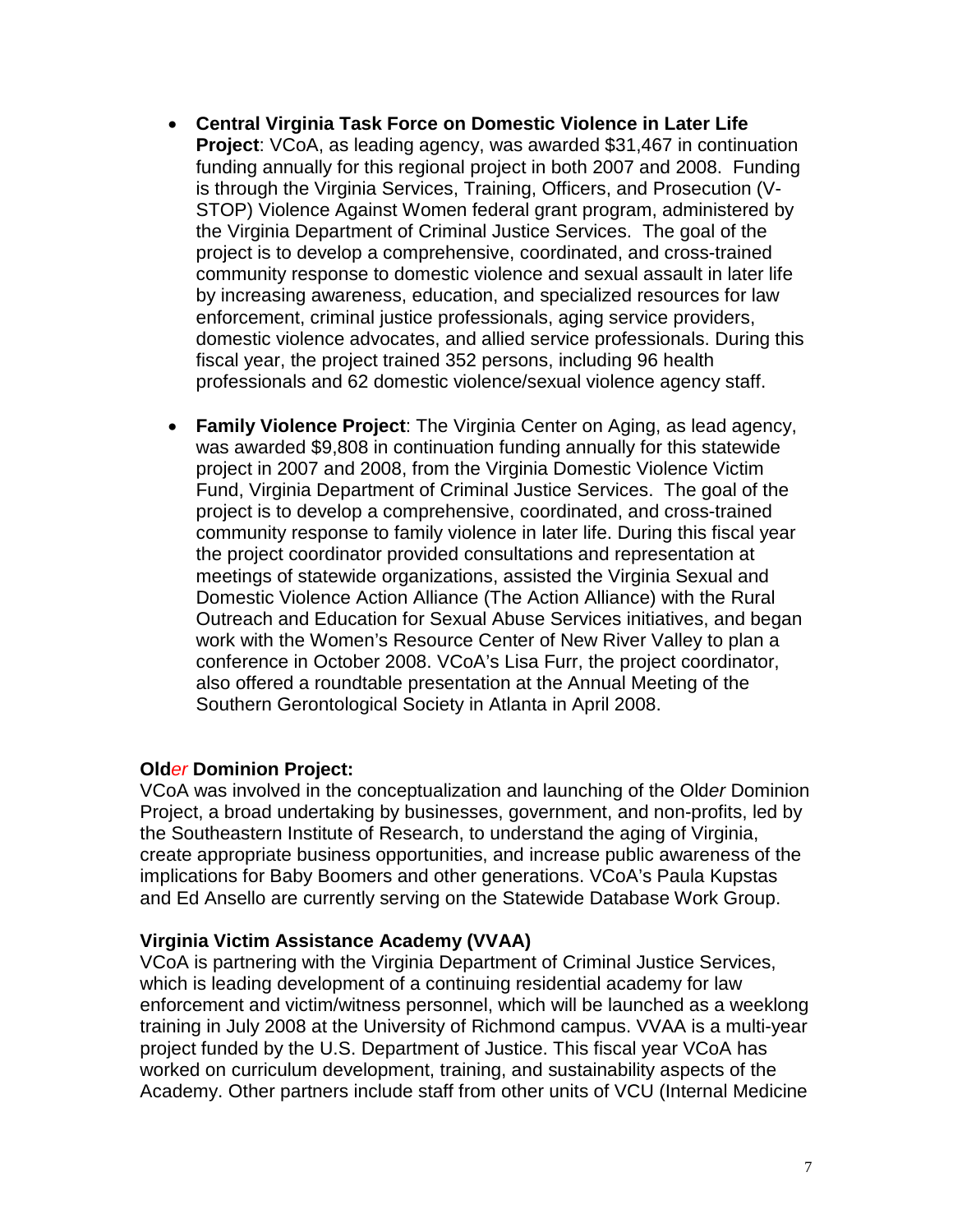and Psychiatry, Social Work, Sociology, Wilder School of Public Policy, etc.); the Virginia Departments of Corrections and Social Services; the Office of the Attorney General; and several other public and private organizations. VCoA's Lisa Furr will serve as faculty at the training.

## **Additional Grant Proposals Submitted:**

VCoA collaborated with SeniorNavigator, a celebrated Internet information and referral resource, on two funding proposals to provide training to Petersburg faith communities on preventing and responding to elder abuse and domestic violence in later life. Proposals, which were submitted by SeniorNavigator in February and March 2008 to foundations, total approximately \$200,000 overall including \$50,000 for VCoA. Pending.

## Research

#### **Alzheimer's and Related Diseases Research Award Fund (ARDRAF)**

- VCoA, has administered since 1982 the Alzheimer's and Related Diseases Research Award Fund (known as ARDRAF), the Commonwealth's seed grant stimulant for Virginia-based researchers to investigate lines of inquiry into the causes, consequences, and treatments of dementing illnesses. This fiscal year ARDRAF Administrator, Dr. Connie Coogle, conducted follow-up surveys of previous awardees to document subsequent funding and publications made possible by their ARDRAF seed grants: Since 1982, VCoA has awarded 111 small grants, averaging \$16,700 and totaling \$1.8 million, which have produced over 242 scientific research publications and a documented \$17.9 million from non-state sources, such as the National Science Foundation and the National Institutes of Health; this return on investment is approximately \$10 for every \$1 in General Fund appropriation.
- VCoA's Bert Waters is assisting with data analysis, dissemination, and publications related to the grant project "Financial Outcomes for VCU Palliative Care Program," funded by the Massey Cancer Center and directed by Principal Investigator: J. Brian Cassel.

#### Information and Resource Sharing

#### **Sexual Violence and Domestic Violence Prevention**

• VCoA's Bill Lightfoot is part of the Virginia Department of Health's Sexual Violence Prevention Planning Team, which includes disciplines from VCU, the Health Department, Sexual Assault Centers, and others. This team is nearing completion of a sexual violence prevention program for 2007 through 2012, which will for the first time include prevention planning for underserved populations including elders. This program is funded by a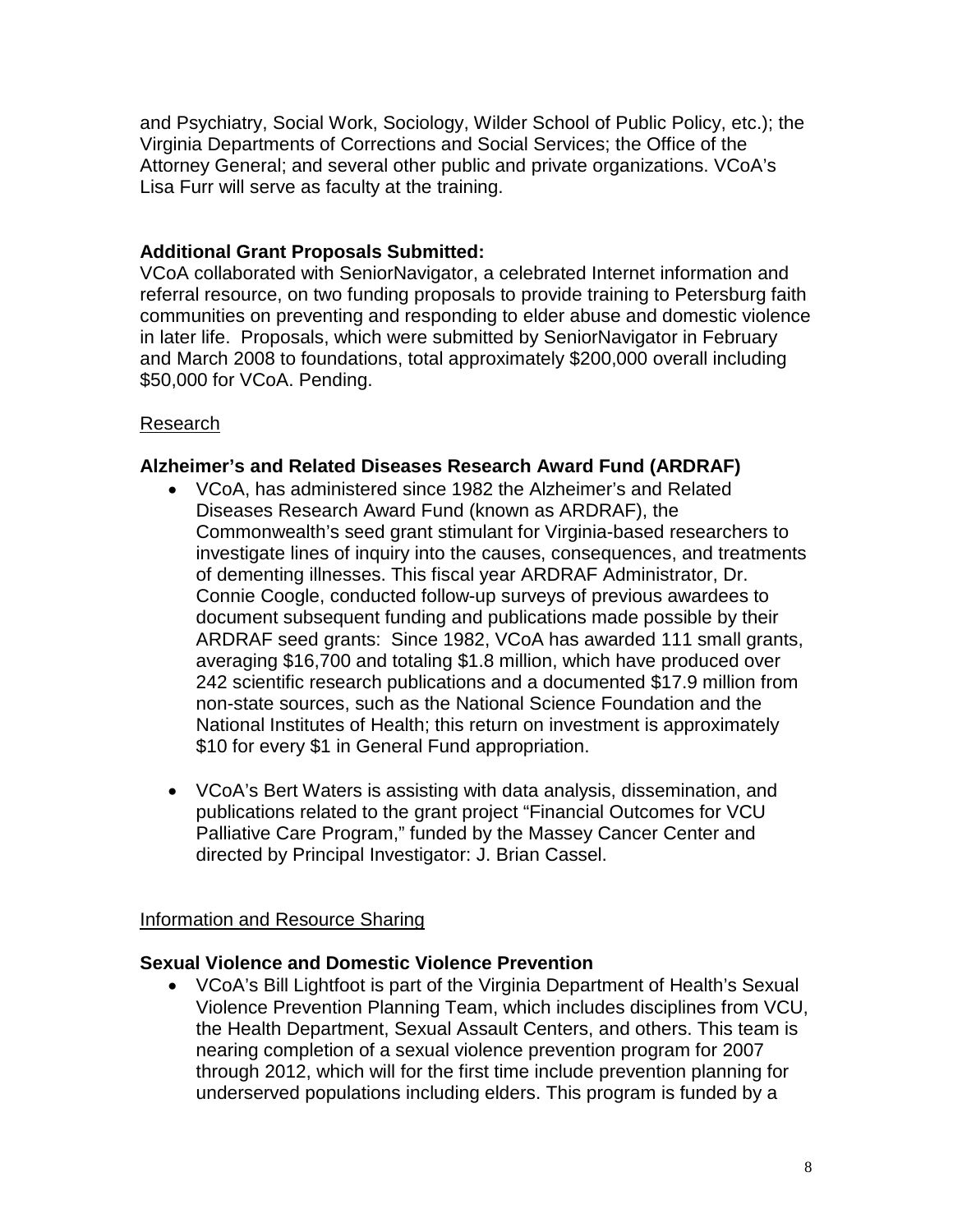grant from the federal Centers for Disease Control and Prevention (CDC). At the same time, VCoA's Lisa Furr is serving on the Statewide Domestic Violence Committee of the Virginia Department of Social Services.

## **Protection of Adults with Disabilities**

• VCoA is also a partner in the I-CAN Project, which was organized by the VCU School of Social Work, the Partnership for People with Disabilities, and the Resources for Independent Living. I-CAN will provide easier access through the Internet and other means to obtain information about protective orders and other court functions for people with disabilities. This program is supported by the Supreme Court of Virginia.

## **Professional Training Conferences Sponsored**

VCoA co-sponsored seven statewide conferences this fiscal year:

- the *Second Annual VCU Long Term Care Conference: Transitions to Post-Acute Care*, in Richmond (September 14<sup>th</sup>);
- the *Annual Conference of the Virginia Coalition on Aging*, in Richmond (October  $19^{th}$ ) ;
- the *First Annual Conference on Geriatric Care*, in Charlottesville (February  $26 - 27$ <sup>th</sup>);
- The *Virginia Geriatrics Society Conference*, in Williamsburg (April 11-13<sup>th</sup>);
- *The Hidden Epidemic Conference* on alcohol and aging, in Richmond  $(A$ pril 29<sup>th</sup>):
- the *14th Annual Conference of the Virginia Coalition for the Prevention of Elder Abuse*, in Virginia Beach (May 29<sup>th</sup>-30th); and
- *Choices: The Future Is Now* on aging with lifelong disabilities, in Richmond (June  $9<sup>th</sup>$ ).

# **4. Research and Scholarly Activities**

Eight (8) journal articles, special issues, and book chapters:

Ansello, E.F. (2007). Building intersystem partnerships at the intersection of aging and developmental disabilities. In M. Putnam (Ed.), *Aging and disability: Crossing network lines* (pp. 161-186). New York: Springer Publishing Company.

Ansello, E.F. & C.J. Rosenthal (Guest Editors) (2007). Hidden costs/ invisible contributions of caregiving, *Canadian Journal on Aging, 26* (Supplement 1), 1-160.

Ansello, E.F. (2007). In the beginning: On the  $30<sup>th</sup>$  anniversary of the Committee on Humanities and the Arts, The Gerontological Society of America, *Journal of Aging, Humanities, and the Arts, 1* (3-4), 267-276.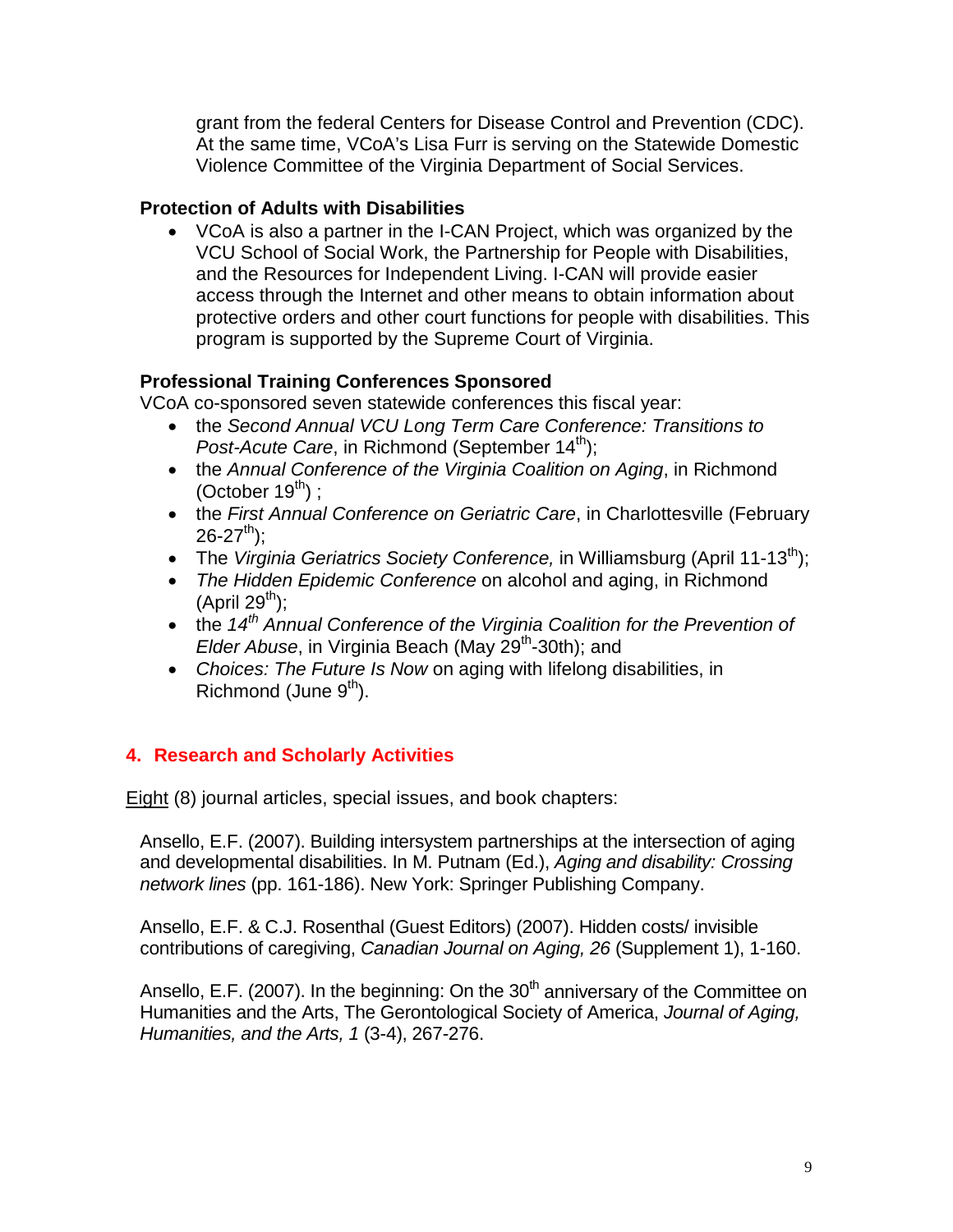Coogle, C. L., Jablonski, R., & Rachel, J. A., & Parham, I. A. (2008). Skills enhancement training program for home care providers: Implications for redefining quality care. *Home Health Care Management and Practice, 20*(4), 312-322.

Coogle, C. L., & Parham, I. A. (2007). The value of geriatric care enhancement training for direct service workers. *Gerontology and Geriatrics Education, 28*(2), 109-131.

Coogle, C. L., Parham, I. A., Jablonski, R., & Rachel, J. A. (2007). Guest Editorial. *Gerontology and Geriatrics Education, 28*(2), 1-3.

Coogle, C. L., Parham, I. A., & Young, K. A. (2007). Job satisfaction and career commitment among nursing assistants providing Alzheimer's care. *American Journal of Alzheimer's Disease and Other Dementias, 22*(4), 251-260.

Leisey, M., Kupstas, P**,** & Cooper, A. (accepted for publication, 2008). Domestic Violence in the Second Half of Life.*Journal of Elder Abuse &Neglect.*

Ten (10) professional conference papers and presentations:

Ansello, E.F. Teaching primary grade children about aging and older adults: A unit on the gift of time.  $60<sup>th</sup>$  Annual Scientific Meeting of the Gerontological Society of America, San Francisco, CA, November 2007.

Ansello, E.F. et al. Past presidents' symposium: A 30 year perspective on the AGHE book. 34<sup>th</sup> Annual Meeting and Educational Leadership Conference, Baltimore, MD, February 2008.

Ansello, E.F., Takahashi, R. & Sterns, H.L. Re-imagining the experience and study of aging. 34<sup>th</sup> Annual Meeting and Educational Leadership Conference, Baltimore, MD, February 2008.

Ansello, E.F. Help stamp out death in our lifetime. 29th Annual Meeting of the Southern Gerontological Society, Atlanta, GA, April 2008.

Coogle, C. L., & Whitsett, R. Alcohol and Aging Awareness Group: Virginia responds positively to the impact of alcohol and other drug use among an aging population. 29th Annual Meeting of the Southern Gerontological Society; Atlanta, GA; April, 2008.

Heller, T., Janicki, M.P., Ansello, E.F., et al. Outcomes of the UIC RRTC's state of science conference: Aging and neurodevelopmental conditions and family support and intergenerational caregiving. 60<sup>th</sup> Annual Scientific Meeting of the Gerontological Society of America, San Francisco, CA, November 2007.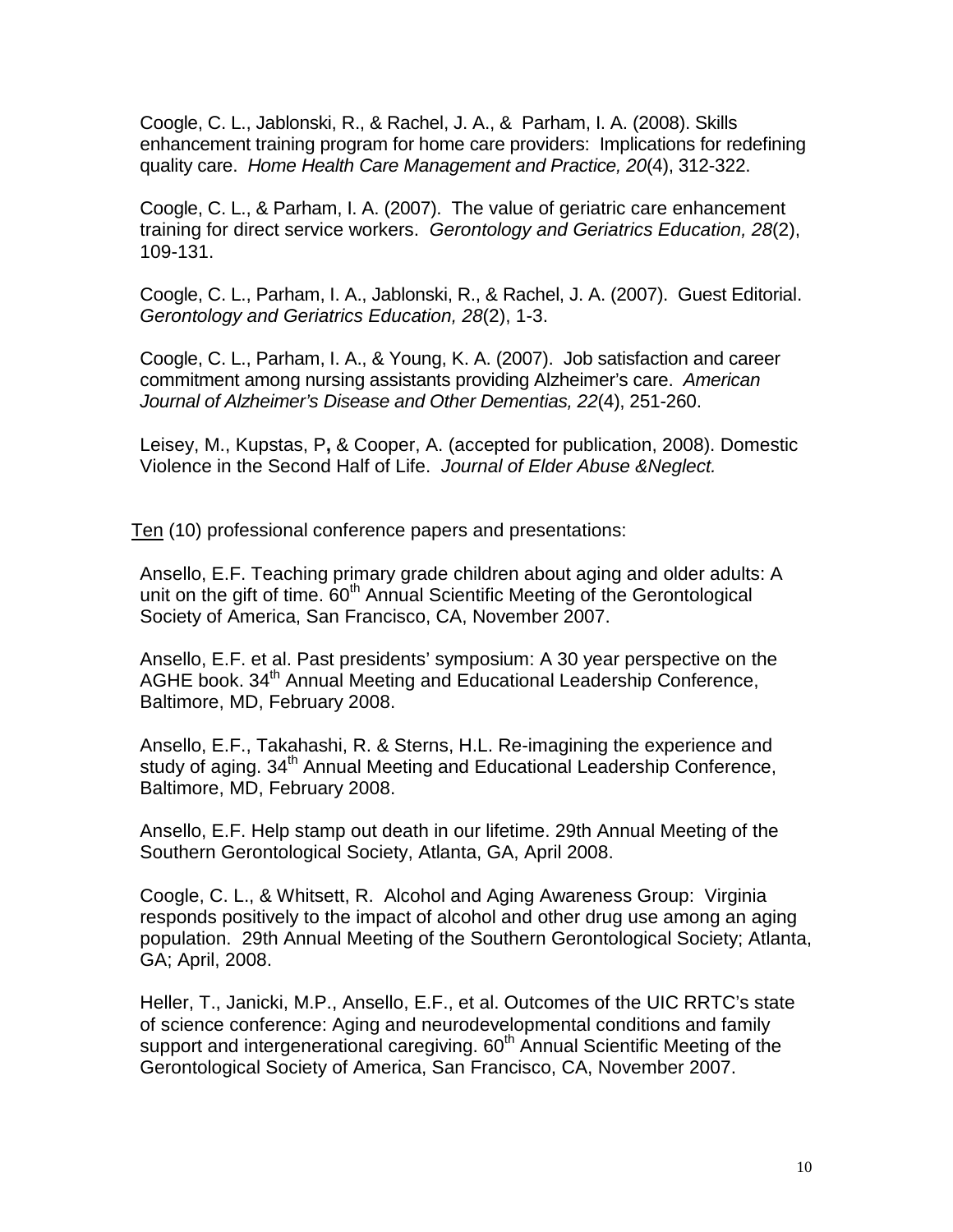Kupstas, P., & Bonniwell, B. Crimes against the Elderly: Investigating Abuse and Financial Exploitation. Workshop presented at the Annual Conference of the National Center for Victims of Crime, Portland, OR, June 2008.

Kupstas, P., & Lightfoot, W. Financial Exploitation: Lessons for Law Enforcement, Attorneys, and Service Providers. Workshop presented at the 14<sup>th</sup> Annual Conference of the Virginia Coalition for the Prevention of Elder Abuse, Virginia Beach, VA, May 2008.

Takahashi, R. & Ansello, E.F. Reinventing gerontology: Curriculum innovations emerging from a Southeast Asia-U.S. collaboration. 60<sup>th</sup> Annual Scientific Meeting of the Gerontological Society of America, San Francisco, CA, November 2007.

Waters, L., Partnering to provide statewide end-of-life geriatric nursing training. 29th Annual Meeting of the Southern Gerontological Society, Atlanta, GA, April 2008.

#### One (1) booklet for general distribution:

*Guardianship and Conservatorship in Virginia* (Revised March 2008), published in jointly by the Virginia Guardianship Association, the Virginia Center on Aging, the Virginia Coalition for the Prevention of Elder Abuse, and the Virginia Department for the Aging.

#### **5. Public/Community Service Activities (Community Partnerships)**

#### **Lifelong Learning Institute of Chesterfield**

VCoA is a founding sponsor of the Lifelong Learning Institute (LLI), which is housed in Midlothian, VA. Conceived and operated in partnership with the Chesterfield Board of Supervisors and Chesterfield County Public Schools since 2003, the LLI membership has now reached 400 adults ages 50 and better. The LLI is based on the Elderhostel Institute model, which emphasizes and operates on member-driven administration and instruction. During this fiscal year, the LLI offered about 150 learning experiences (courses, special events, guest lectures) in each of the fall and spring semesters, and over 50 in the summer. SAHP active and retired faculty members are valued instructors.

#### **Area Planning and Services Committee for Aging with Lifelong Disabilities (APSC)**

VCoA maintained its fifth consecutive year of community partnership in the APSC, a broad coalition of family caregivers and leaders across metropolitan Richmond in disabilities, health care, aging services, parks and recreation, communities of faith, and more. The APSC membership assesses needs and designs strategies to assist both those who age with lifelong disabilities, such as mental retardation and cerebral palsy, and their family caregivers. During fiscal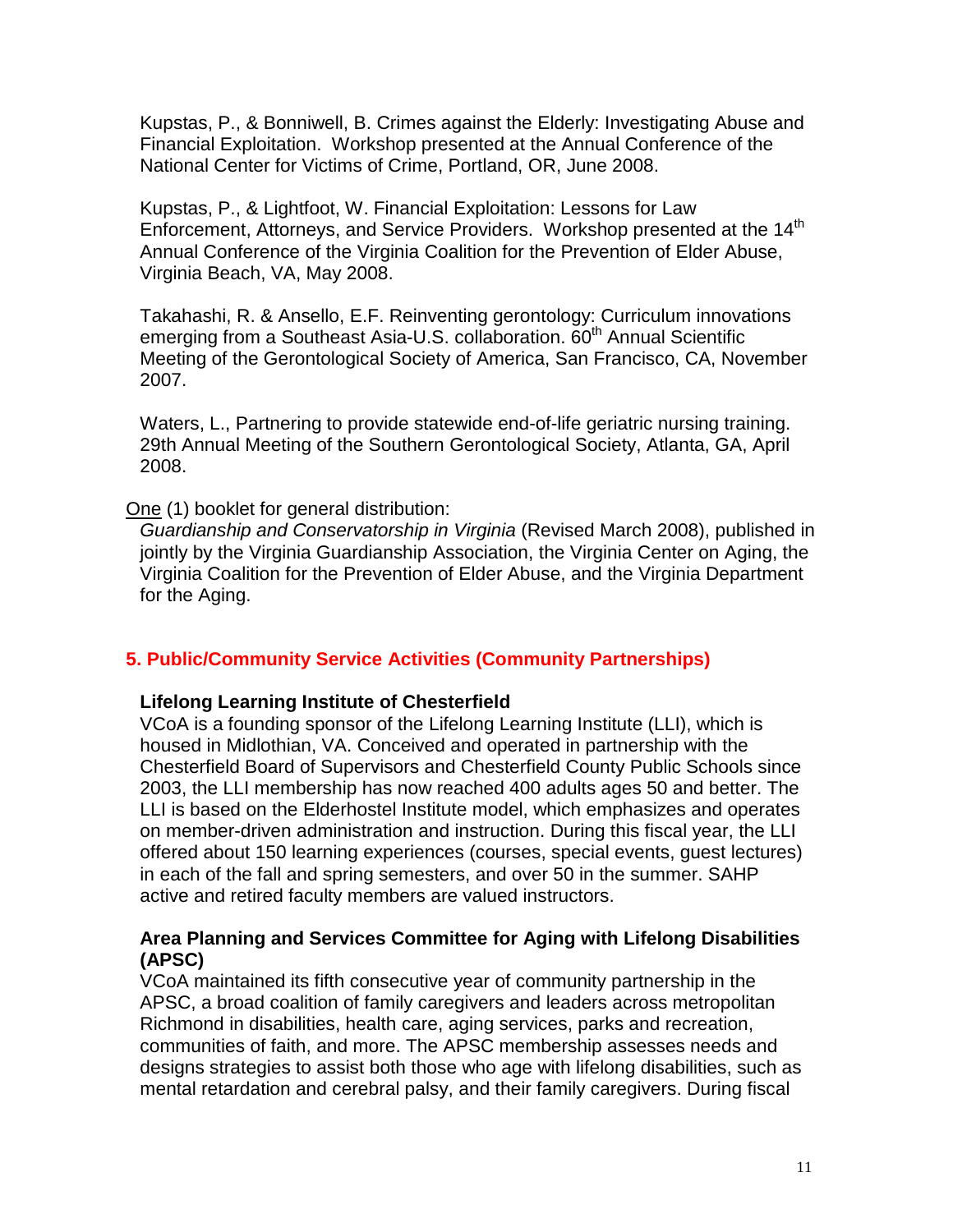year 2007-2008, the APSC offered community workshops on diabetes with lifelong disabilities and on arthritis with lifelong disabilities, distributed a CD widely that it developed on Healthy Cooking, and held its annual conference, this year entitled *Choices: The Future Is Now*, which addressed self-advocacy, lifetime estate planning, human rights, hospice, mental illness, home modifications, and other topics.

## **Senior Connections: The Capital Area Agency on Aging**

VCoA continues its partnership *Senior Connections: The Capital Area Agency on Aging* on two projects: *Workplace Partners for Eldercare* and the *Virginia Respite Care Grant,* both of which continue our collaboration with and technical assistance to this multi-jurisdictional agency serving the needs of older Virginians, as well as offering opportunities for field research on working caregivers. In the first project, VCoA assisted Senior Connections in receiving its second \$50,000.00 grant funded by the Richmond Memorial Health Foundation to improve workplace supports for caregiving employees in more than two dozen places of employment. The second project is newly funded for two years through the Virginia Department for the Aging and supports respite service scholarships to help family caregivers use adult daycare, in-home personal care, and transportation services. VCoA is developing an on-line survey and interview instrument in the first project and conducting the evaluation in both of these projects, receiving \$10,000 for the first and \$3,500 for the second, with Dr. Coogle overseeing the processes, assisted by Bert Waters.

## **City of Richmond Needs Assessment Survey of Older Adults**

We have contracted with the City of Richmond, Office of the Deputy Chief Administrative Officer for Human services, to produce a report examining the results of a needs assessment survey focused upon older adults and suggesting policy-related recommendations for the City. Dr. Coogle is directing this evaluation, with VCoA receiving \$5,000 for this work.

## **Professional Assistance to Community Partnerships**

VCoA staff (noted in parentheses) contributed technical assistance, knowledge transfer, and other professional assistance in response to community need by working with many groups, including the following 18 organizations and groups:

- Area Planning and Services Committee (APSC) (Ansello)
- Central State Hospital in Petersburg, Human Rights Commission (Lightfoot)
- Central Virginia Task on Domestic Violence in Later Life (Kupstas, Furr, Ansello)
- Chesterfield Council on Aging (Ansello)
- Equality Virginia's Anti Violence Project (Furr)
- I-CAN Advisory Board of the VCU Partnership for People with Disabilities (Lightfoot)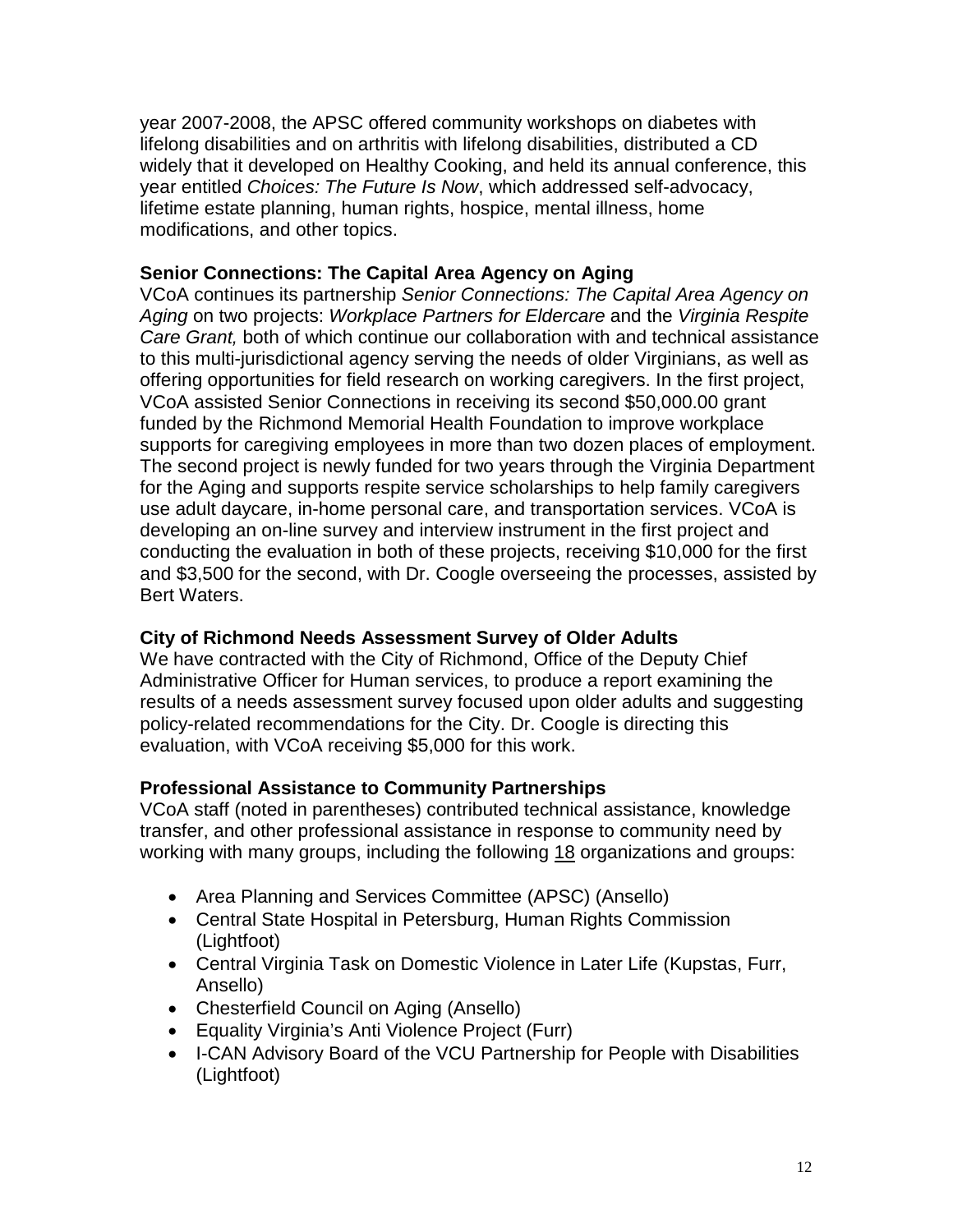- Lifelong Learning Institute of Chesterfield (Board of Directors) (Stephan, Ansello)
- Metropolitan Domestic and Sexual Violence Coordinating Committee (Chairman) (Lightfoot)
- National Association on Mental Illness (NAMI) of Central Virginia (Kupstas)
- Petersburg Domestic Violence Task Force (Lightfoot)
- Richmond Peace Education Center (Furr)
- Shepherd's Center of Richmond (Ansello)
- Virginia Adult Fatality Review Board (Lightfoot)
- Virginia Arthritis Action Coalition (Executive Committee) (Ansello)
- Virginia Coalition for the Aging (Board of Directors) (Kupstas)
- Virginia Coalition for the Prevention of Elder Abuse (Board of Directors) (Ansello, Furr)
- Virginia Culture Change Coalition (long-term care reform) (Steering Committee) (Waters)
- Virginia Sexual and Domestic Violence Action Alliance (Governing Board) and its Wild Women of Wisdom Task Force (Furr, Lightfoot)

# **6. International Activities**

VCoA has been collaborating with colleagues within the Nippon Care-Fit Service Association (a Japanese non-profit), the World Health Organization (WHO) of the United Nations, several universities in the United States, Japan, India, Asia, and Europe, the Association for Gerontology in Higher Education, and others in a continuing initiative to introduce gerontology curricula into higher education across Southeast Asia. VCoA was involved centrally in international gerontology synthesis conferences in Tokyo in 2004 and Okinawa in 2007 which brought together researchers, educators, policy makers, clinicians and others in order to help establish gerontology in Asian nations. VCoA is engaged in efforts to introduce a re-envisioned, culturally sensitive gerontology curriculum into India in 2009.

## **7. Important Challenges in Fiscal Year 2008-2009**

• One of VCoA's greatest challenges will be maintaining enrollments in our Elderhostel programs, in the face of a nationwide decline in travel and substantial decreases in all aspects of the travel industry. The higher cost of living, higher gas prices and plane fares, and fiscal prudence by those on fixed incomes have contributed to noticeable decreases in program enrollments in Elderhostel across the country. Our programs must be costeffective for us, but they must also be attractive and attractively priced, and we must find new ways or, at least, additional ways to enhance our marketing.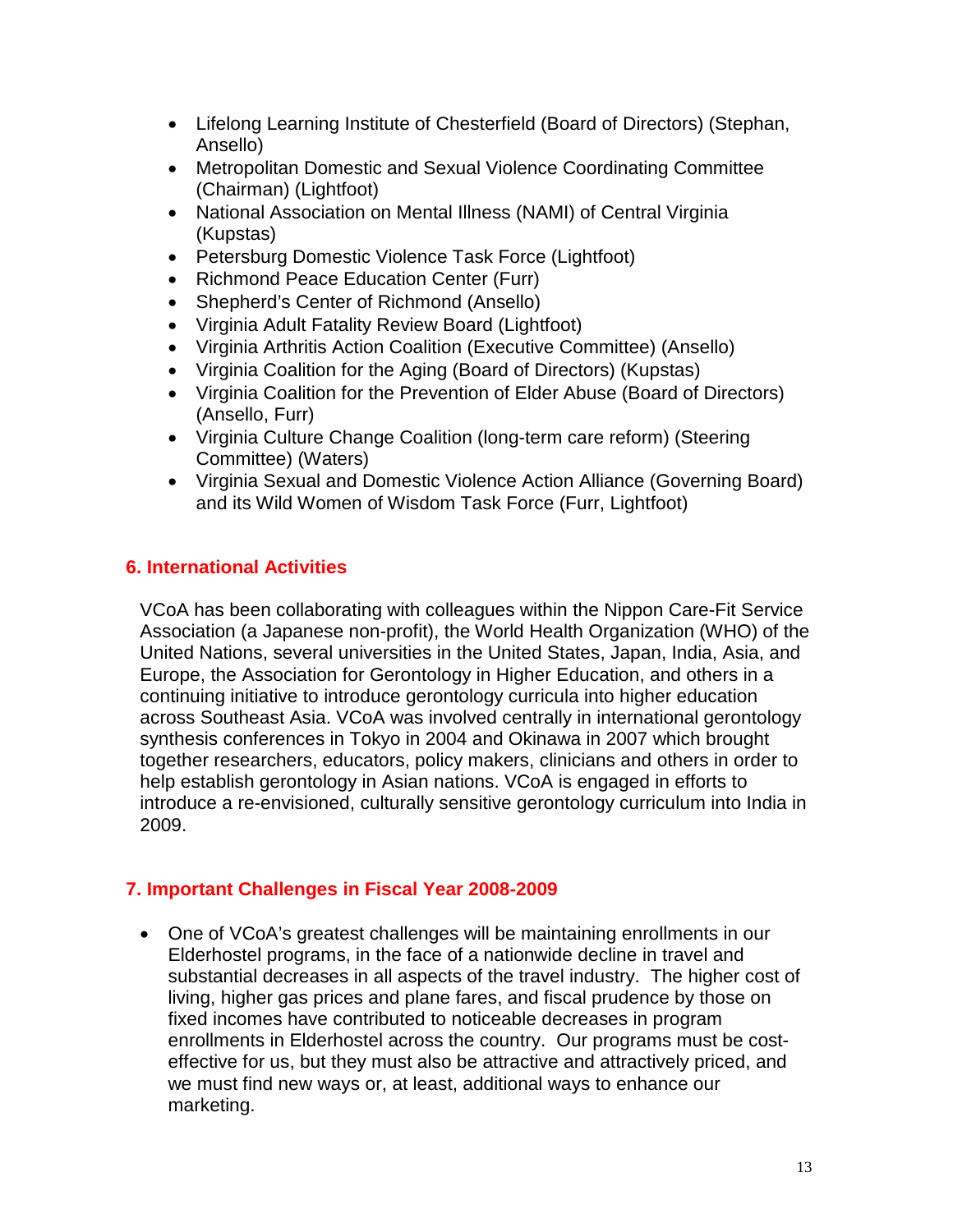• Another Elderhostel-related challenge involves securing attractive lodging with affordable rates for our programs. Hotels have responded to the current economic downturn by increasing rates and providing less service and amenities. Our greatest challenge is in Richmond, where we can no longer afford to conduct programs at downtown hotels but must nevertheless focus the content of many programs on the historic core of downtown.

## **8. Objectives for Fiscal Year 2008-2009**

The following outline of seven objectives for 2008-2009 is organized according to our legislated mandates of interdisciplinary studies, research, and information and resource sharing.

#### Interdisciplinary Studies

- 1. VCoA intends to address critical challenges to Elderhostel enrollments and lodging as best as it can, given a deteriorating economy. Our options are limited but do include marketing initiatives and searching for suitable hotels within reach of the attractions and themes that our programs feature.
- 2. VCoA intends to capitalize upon its growing reputation in the matters of domestic and family violence in later life, due largely to the leadership of the project director and coordinator of our collaborative projects. We will seek greater engagement of prosecutors and judges in our federal OVW project and continued collaboration with other agencies in our DCJS projects; these actions will help ensure that violence against and exploitation of older adults will be better recognized, appropriately investigated and prosecuted, and ultimately lessened because of this work. We also intend to participate in at least two state or national conferences during the 2008-2009 year to disseminate our practices.
- 3. VCoA intends to continue leadership within the Area Planning and Services Committee (APSC), to expand the membership of the APSC, and to co-sponsor at least one regional workshop and one statewide conference on matters of aging with lifelong, developmental disabilities.

#### Research

4. VCoA will continue its administration of and advocacy for, the Alzheimer's and Related Diseases Research Award Fund (ARDRAF), to stimulate promising lines of inquiry into the causes, consequences, and treatments of dementing illnesses. During this year VCoA will examine and clarify the eligibility and application process.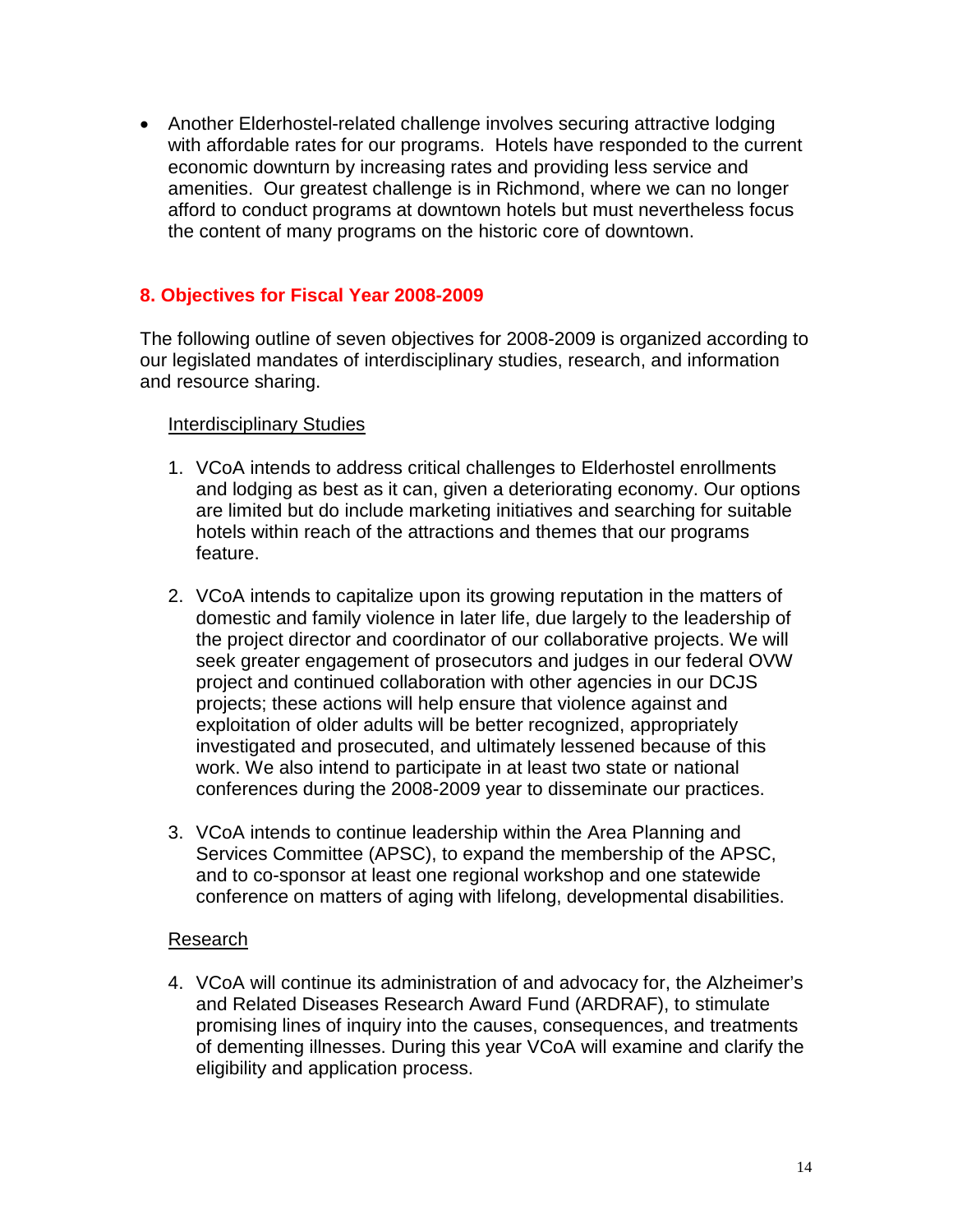5. VCoA will continue its evaluation of an evolving, partnered project to assist employers in central Virginia, including the VCU Health System, who wish to help their employees who are family caregivers. The project, Workplace Partners for Eldercare, has been re-funded.

#### Information and Resource Sharing

- 6. VCoA intends to maintain its extensive community partnerships on the boards and task forces of at least a dozen non-profit aging-related organizations, offering *pro bono* gerontological expertise and technical assistance to the benefit of the elders and families that they serve.
- *7.* VCoA intends to continue to partner with statewide aging-related organizations in order to disseminate research findings and to expand training for professionals across Virginia. VCoA will co-develop and cosponsor at least six annual conferences throughout the year as a commitment to research translation and knowledge transfer.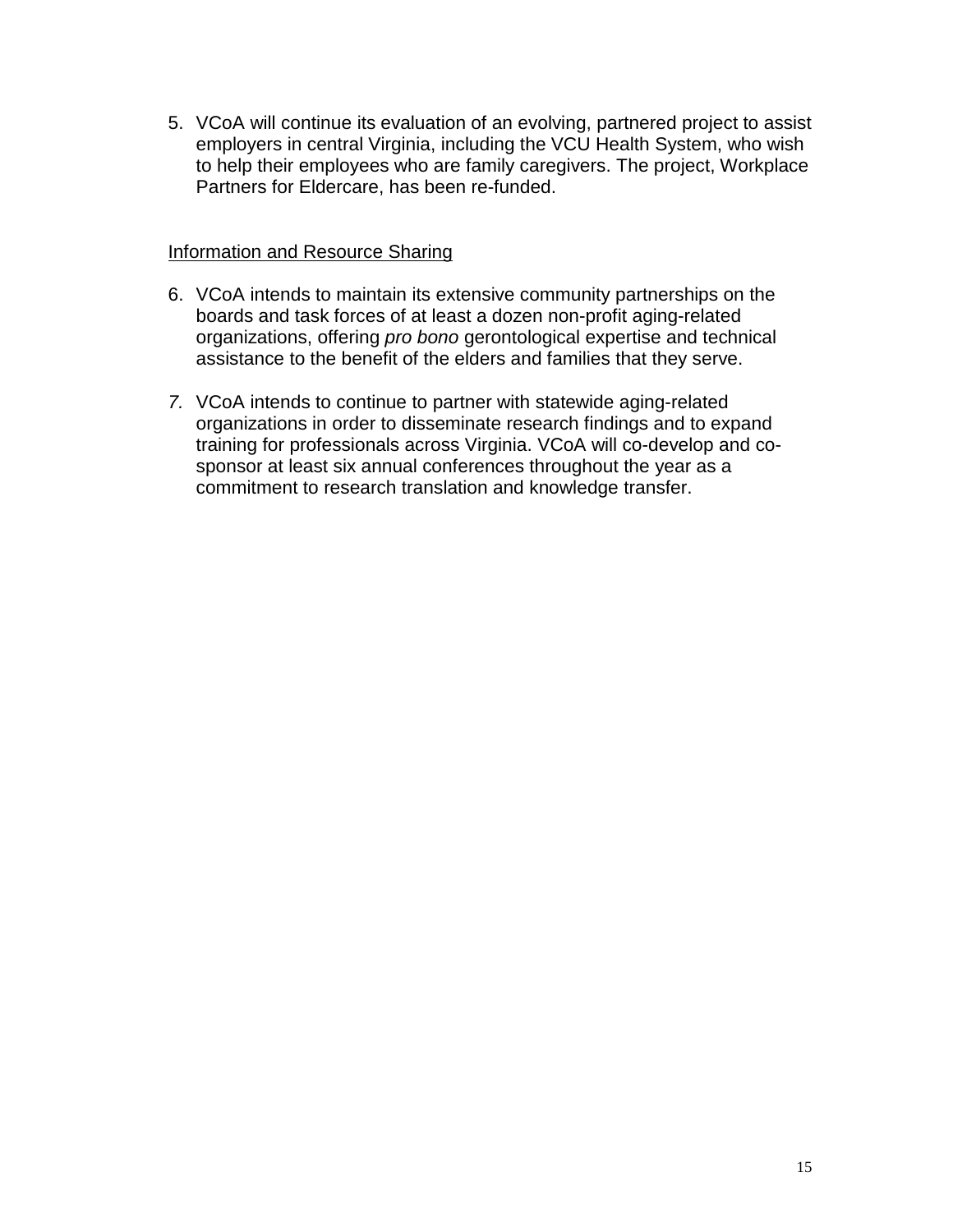# **Virginia Center on Aging at Virginia Commonwealth University**

# **Partnerships with Businesses and Agencies in 2008 by Geographic Region**

#### **Central Virginia**

Agecroft Associates, Richmond A Grace Place Adult Care Center, Richmond Agecroft Hall, Richmond Alzheimer's Association-Greater Richmond American Red Cross, Richmond Chapter A Movable Feast, Richmond Ashland Police Department Berkeley Plantation, Charles City Bon Secours Richmond Health System Faith Community Nursing Brighton Gardens Assisted Living, Richmond Bunkie Trinite Trophies, Richmond Capitol Tours, Richmond Capitol Square Preservation Council, Richmond Cateraide, Richmond Catering by Jill, Richmond Catholic Diocese of Richmond Housing Corporation Women's Commission Central Virginia Coalition for Quality End-of-Life Care, Richmond Central Virginia Legal Aid Society, Richmond Central Virginia Task Force on Domestic Violence in Later Life, Richmond Chesterfield/Colonial Heights Department of Social Services Chesterfield Council on Aging Chesterfield County Adult Services Task Force Board of Supervisors Commonwealth Attorney's Office Community Services Board Domestic Violence Task Force Hispanic-Latino Immigrant Task Force Parks & Recreation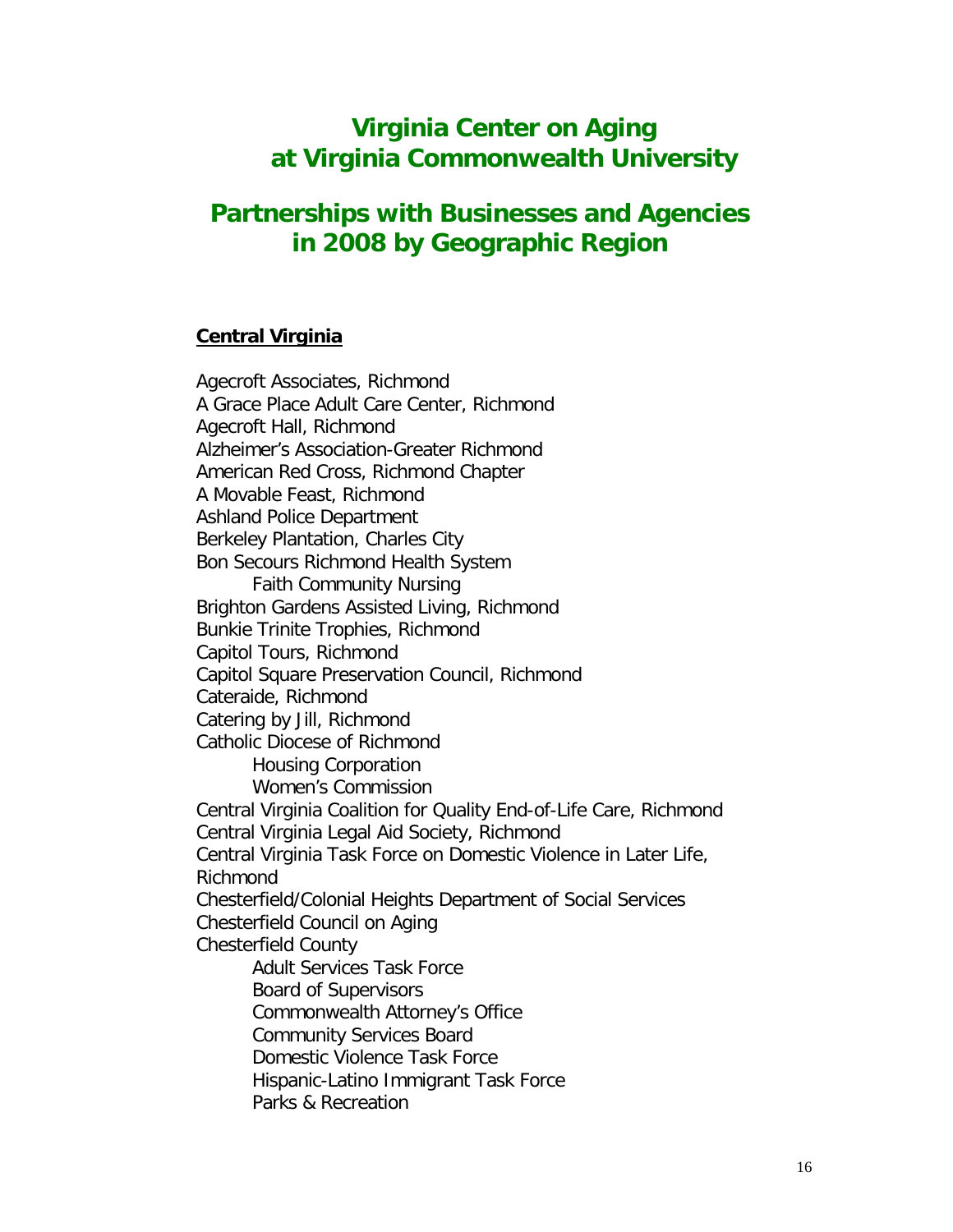Police Department Public Schools Senior Advocate Sexual and Domestic Violence Resource Center City of Richmond Behavioral Health Authority Commonwealth Attorney's Office Domestic Violence Fatality Review Team Human Services Commission, Elderly and Disabled Committee Juvenile and Domestic Relations District Court Office of the Deputy Chief Administrative for Human Services Parks, Recreation and Community Facilities Police Department Public Schools, Adult Career Development Center Sheriff's Office Social Services Colonial Printing, Richmond Comfort Inn Conference Center, Richmond Commonwealth Catholic Charities Congregational Health Ministries Consortium, Richmond Crater District Area Agency on Aging, Petersburg Digital Banana, Richmond Dominion Virginia Power, Richmond Enterprise Rent-A-Car, Richmond Fan Free Clinic, Richmond Federal Bureau of Investigation, Richmond Division Garden Café, Richmond Greater Richmond Chamber of Commerce Great Foods to Go Groome Transportation Hanover Adult Center, Mechanicsville Hanover County Adult Protective Services Commonwealth Attorney's Office Mental Retardation Services Parks and Recreation Sheriff's Office Social Services Hanover Safe Place Henrico County Council on Aging Commonwealth Attorney's Office Division of Police Health Department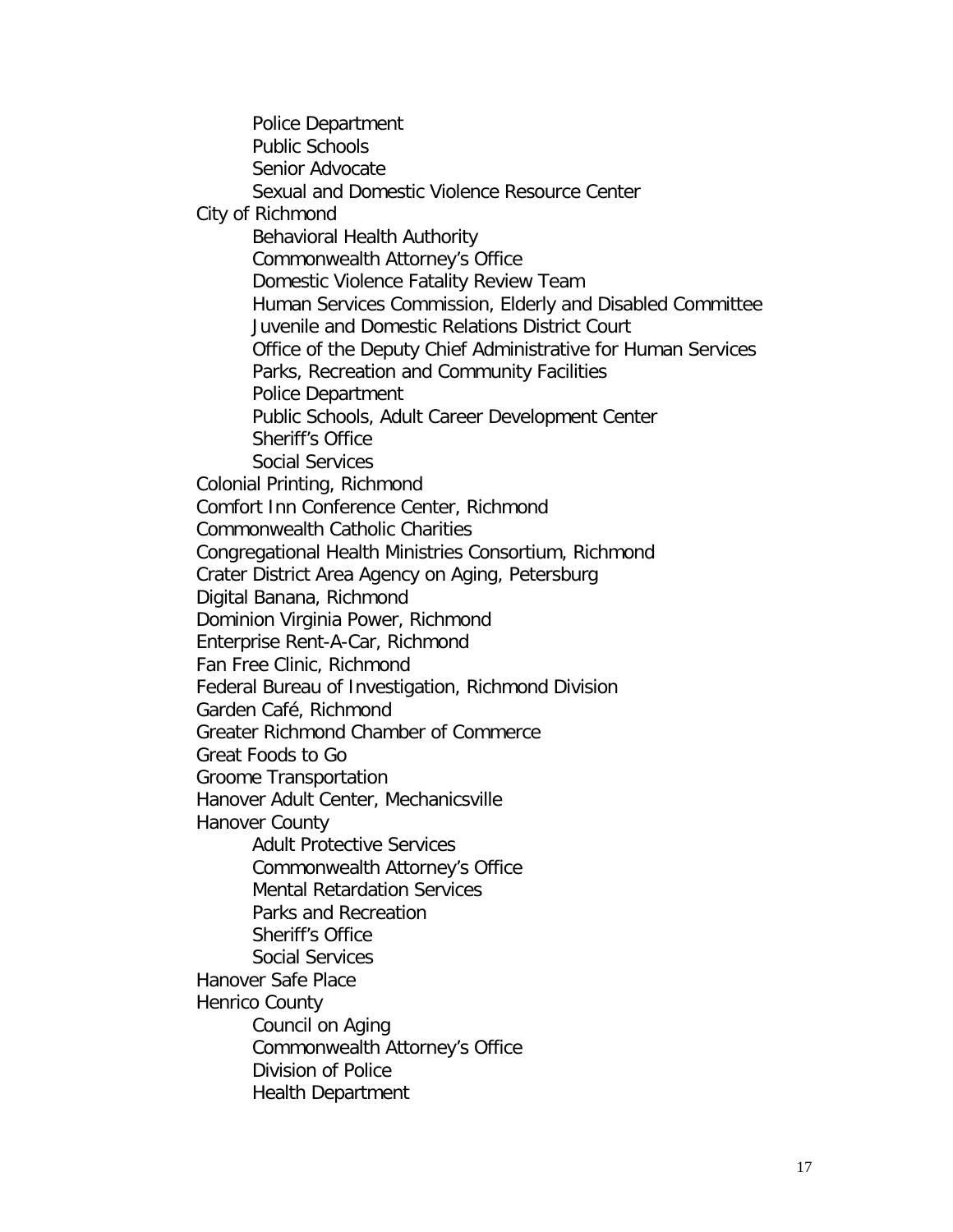Mental Health and Retardation Services Recreation and Parks Sheriff's Office Social Services TEAM (Together Every Adult Matters) Henrico Victim/Witness Holiday Inn Express, Downtown Richmond Holiday Inn Select Koger Center, Midlothian Hollywood Cemetery Foundation, Richmond Home Care Delivered, Inc., Richmond Hospice of Central Virginia, Richmond Hunter Holmes McGuire Veterans Administration Medical Center Division of Geriatrics, Richmond Ikon Office Solutions, Richmond Incredible Edibles, Richmond Instructive Visiting Nurse Association, Richmond It Must Be a Taste of Heaven Ice Creamery, Richmond James River Bus Lines, Richmond Jefferson Hotel, Richmond John Marshall House, Richmond Johnston-Willis Hospital, Richmond Kinko's, Richmond Lavender Fields Farm, Glen Allen Lewis Ginter Botanical Garden, Richmond Library of Virginia, Richmond Lifelong Learning Institute of Chesterfield County, Inc. Maggie L. Walker House, Richmond Maymont Foundation, Richmond Meals on Wheels, Richmond Media General, Richmond Metro Richmond Convention and Visitors Bureau, Richmond Metro Richmond Sexual and Domestic Violence Coordinating Committee Museum of the Confederacy, Richmond Office Depot, Richmond Retail Merchants Association of Greater Richmond Richmond Marriott Richmond Memorial Health Foundation Richmond National Battlefield Park at Tredegar Ironworks Richmond Residential Services, Inc. Safe Harbor-Henrico Saint John's Church, Richmond Saint Joseph's Home for the Aged, Richmond Saint Mary's Catholic Church, Richmond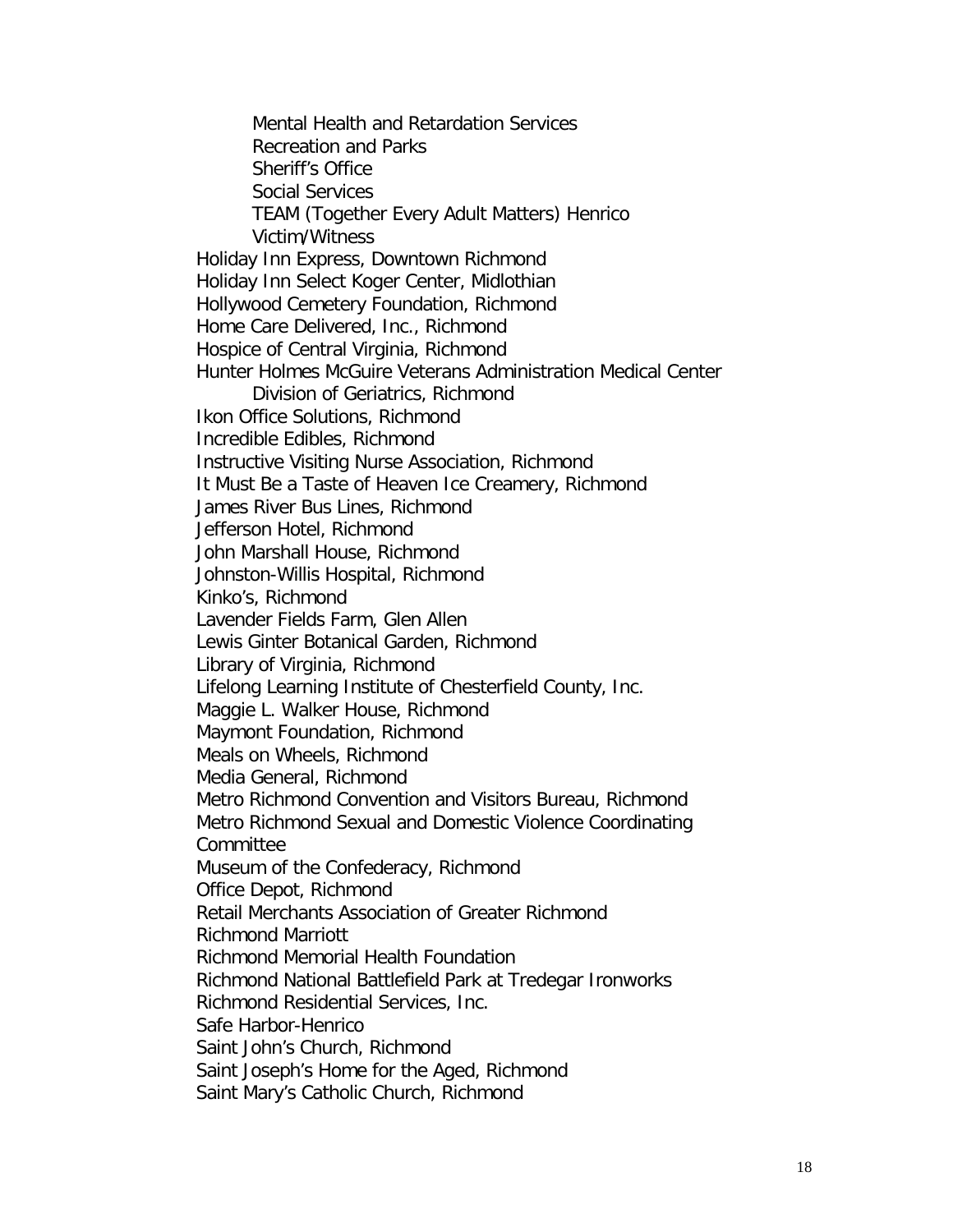Saint Paul's Episcopal Church, Richmond Second Presbyterian Church, Richmond Senior Center of Richmond, Richmond Senior Connections, The Capital Area Agency on Aging, Richmond Shepherd's Center of Chesterfield, Chester Shepherd's Center of Richmond Sheraton Park West Hotel, Richmond Shirley Plantation, Charles City Southeastern Institute of Research, Richmond Supply Room Companies, Richmond Style Weekly Magazine, Richmond Thompson & McMullan, P.C., Elder Law Section Tuckahoe Plantation, Goochland Tuckahoe YMCA, Richmond 2300 Club, Richmond Ukrop's Supermarkets, Richmond United Way of Greater Richmond and Petersburg University of Richmond Department of Biology Department of Chemistry Valentine Museum, Richmond Virginia Crossings Resort, Glen Allen Virginia Historical Society, Richmond Virginia House, Richmond Virginia Museum of Fine Arts, Richmond Virginia Patriots, Inc. Virginia State University, Petersburg W. Thomas Hudson and Associates, Inc. White House and Museum of the Confederacy, Richmond Wilton House, Richmond Woman's Club of Virginia, Richmond YWCA of Richmond, Virginia

#### **Eastern Virginia**

Alzheimer's Association-Southeastern Virginia, Hampton Boise Cascade Office Products, Norfolk Charles City Tavern Christopher Newport University, Newport News, Lifelong Learning Institute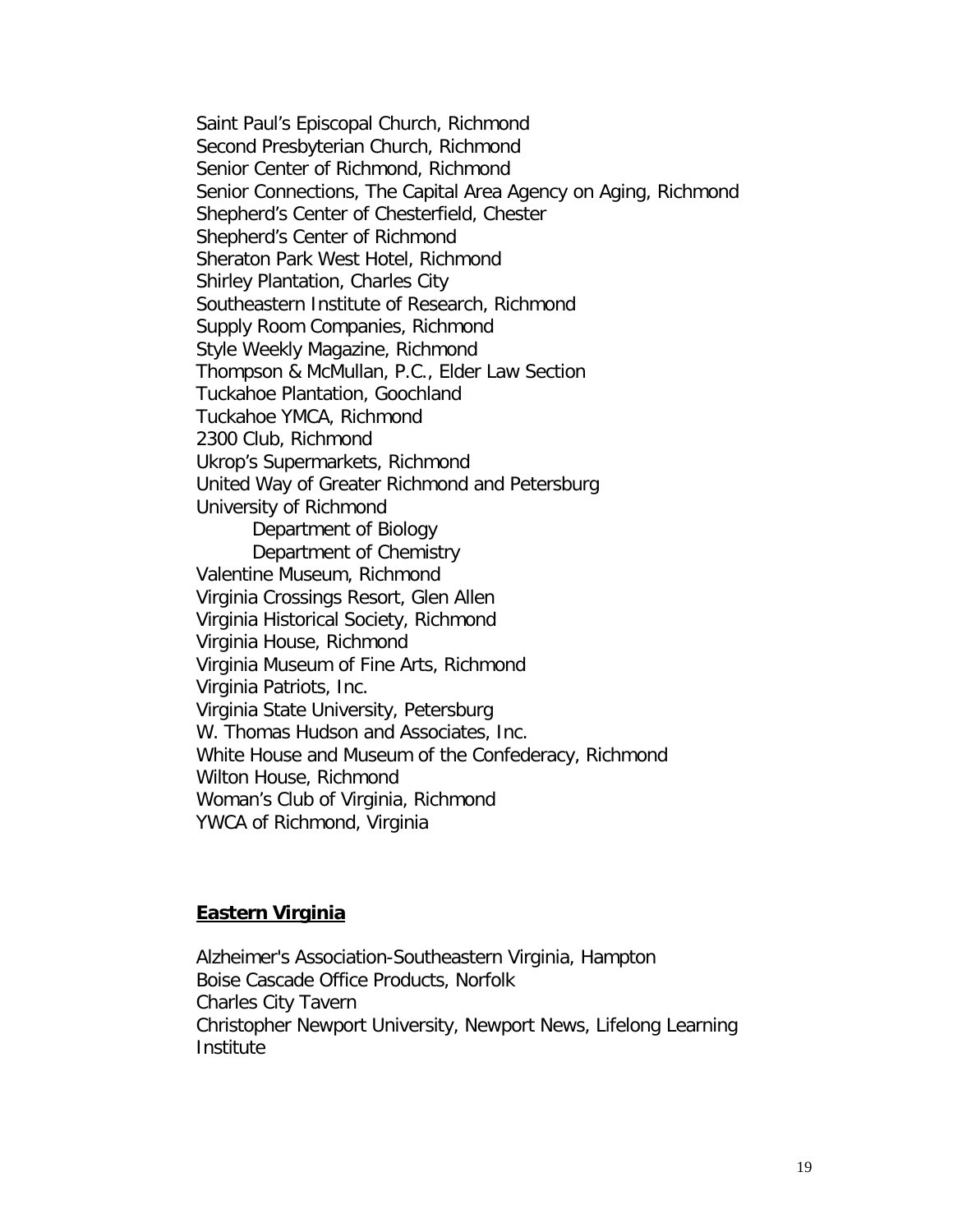College of William and Mary, Williamsburg Schroeder Center for Healthcare Policy Elderhostel Colonial Services Board, Williamsburg Colonial Williamsburg Foundation, Williamsburg Colonial Williamsburg, Williamsburg Dominion Village of Poquoson, Poquoson Eastern Virginia Medical School, Norfolk Department of Pathology and Anatomy Internal Medicine, Division of Geriatrics Glennan Center for Geriatrics and Gerontology Hampton-Newport News Community Services Board Hampton University, Department of Pharmaceutical Sciences, School of **Pharmacy** Hampton Veterans Administration Medical Center, Department of Geriatrics and Extended Care Jamestown National Park, Jamestown Jamestown-Yorktown Foundation, Jamestown Norfolk Convention and Visitors Bureau Norfolk Healthcare Center Old Dominion University, Norfolk Department of Sociology and Criminal Justice Lifelong Learning Institute School of Medical Laboratory and Radiation Sciences Samaritan House, Virginia Beach Sentara Williamsburg Community Hospital Virginia Retired Teachers Association-District D, Prince George Virginia War Museum, Newport News Virginia Wesleyan College, Health and Human Services Department, Norfolk Walsh Family Chiropractic, Williamsburg Westminster-Canterbury, Virginia Beach Williamsburg Community Hospital

#### **Northern Virginia**

Alzheimer's Association - National Capital Area, Fairfax Arlington County Department of Human Services and Aging Burke Healthcare Center Caroline County Historical Society Consumer Consortium on Assisted Living, Falls Church Fredericksburg Chateau, Fredericksburg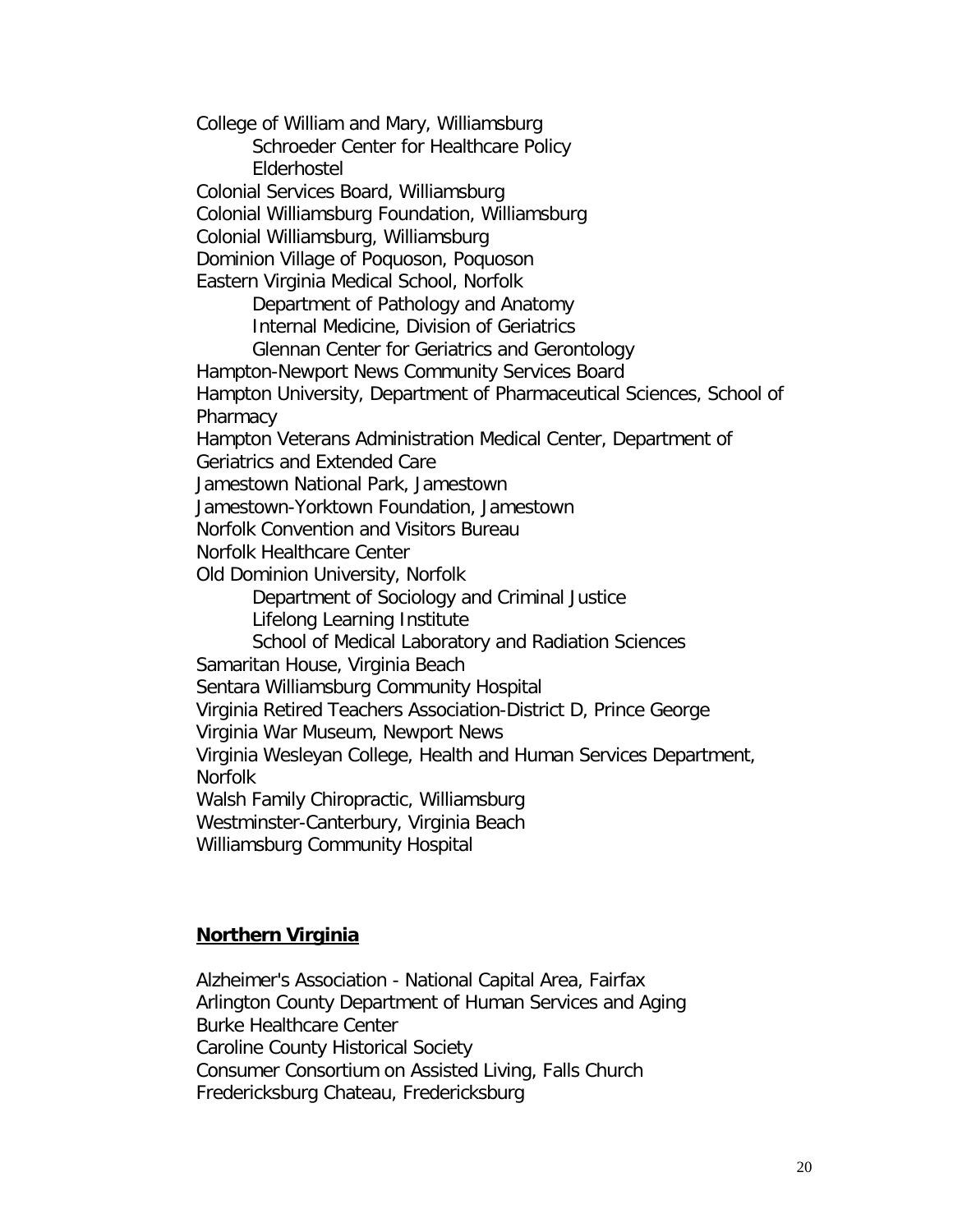Fredericksburg/Spotsylvania National Park Service, Fredericksburg George Mason University, Fairfax Center for Biomedical Genomics and Informatics, Department of Molecular and Microbiology Department of Social Work Krasnow Institute for Advanced Study Lifelong Learning Institute George Washington's Mount Vernon Estate and Gardens Gerontological Society of America, Washington DC INOVA Health Systems, Falls Church Loudoun County Area Agency on Aging, Leesburg Marymount University, Department of Information Systems and Management Science Mount Vernon Inn Northern Virginia Aging Network, Arlington Northern Virginia Community College, Annandale Oak Springs of Warrington, Warrington Prince William/Manassas Conference & Visitor Bureau, Manassas Rappahannock Rapidan Community Services Board, Hartwood Senior Services of Alexandria Spotsylvania Visitors Center Summerville at Prince William, Woodbridge

Northwest Virginia Albemarle County Historical Society American Hotel, Staunton American Shakespeare Center, Staunton Augusta Medical Center, Fishersville Blackfriars Playhouse, Staunton Blue Ridge Legal Services, Harrisonburg Cedars, Beverly Healthcare, Waynesboro City of Staunton Cranberry's Grocery, Staunton Eric Stamer Catering, Staunton Frederick House, Staunton Frontier Culture Museum, Staunton Hall of Valor Civil War Museum, New Market Harrisonburg-Rockingham Convention and Visitors Bureau, Harrisonburg Harrisonburg-Rockingham Social Services District, Harrisonburg Howard Johnson Motel, Staunton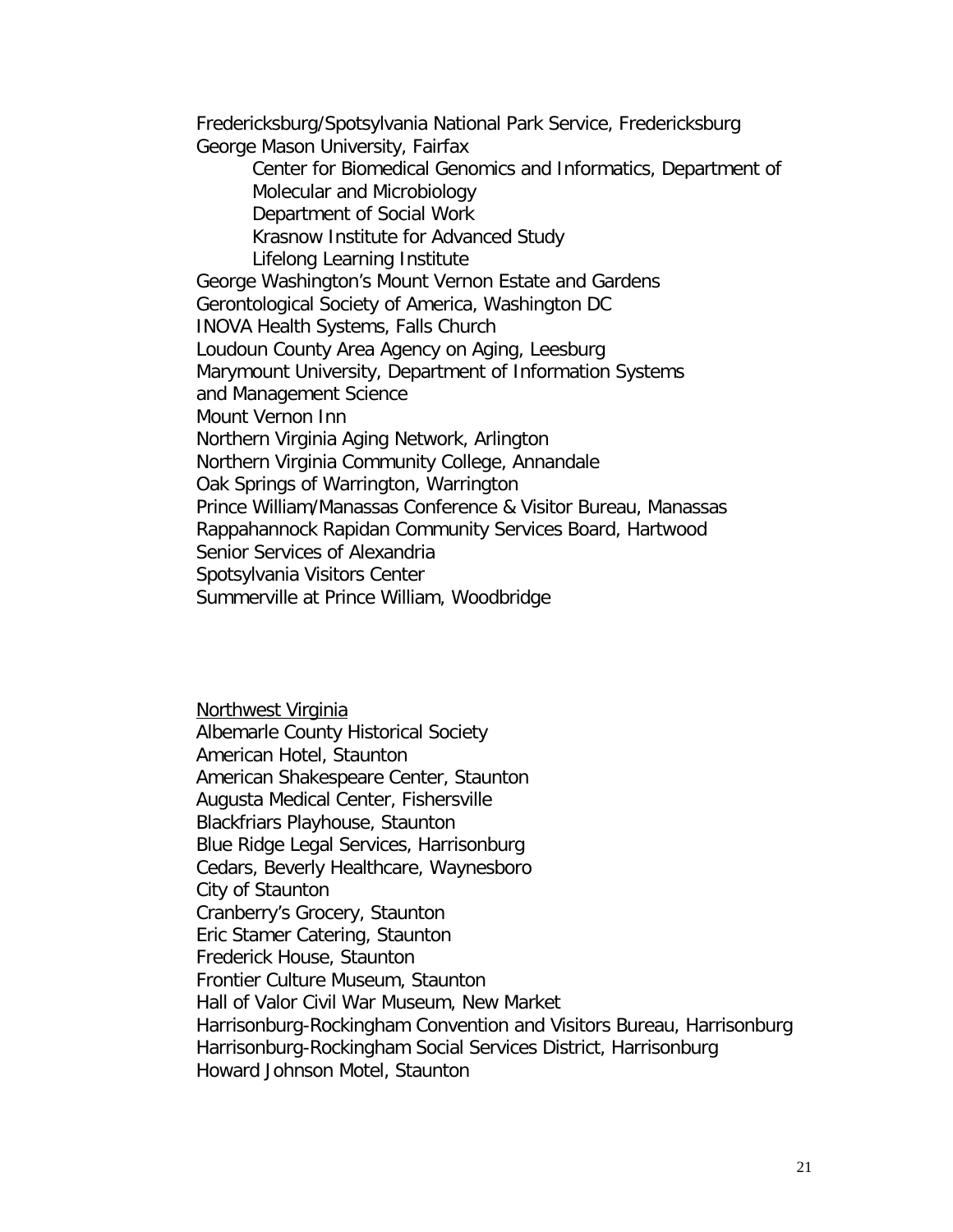James Madison University, Harrisonburg Lifelong Learning Institute Jefferson Area Board for the Aging, Charlottesville Jefferson Visitor Center, Charlottesville L'Italia Restaurant, Staunton Mary Baldwin College, Department of Psychology, Staunton Michie Tavern, Charlottesville Monticello, Charlottesville Monticello Foundation, Charlottesville New Market Battlefield and Museum New Market Battlefield Military Museum New Market Battlefield State Historical Park Orange County Nursing Home, Orange P. Buckley Moss Museum, Waynesboro Rockbridge Vineyard and Winery, Raphine Sexual Assault Resource Agency, Charlottesville Shenandoah Social Services, Verona Shenandoah University, Winchester School of Health Professions, Division of Occupational Therapy Bernard J. Dunn School of Pharmacy Summit Hill, Waynesboro The Dining Room, Staunton The Pampered Palate, Staunton Thomas Jefferson Memorial Foundation, Charlottesville Turner Ashby House, Port Republic University of Virginia, Charlottesville University of Virginia Health System, Charlottesville Department of Psychology School of Medicine Department of Anesthesiology Department of Neurology Department of Pathology Department of Pharmacology School of Nursing University of Virginia Senior Services, Charlottesville Valley Program on Aging Services, Waynesboro Visitor Center, Staunton Visitors Bureau, Staunton Westminster-Canterbury of the Blue Ridge, Charlottesville

Woodrow Wilson Birthplace, Staunton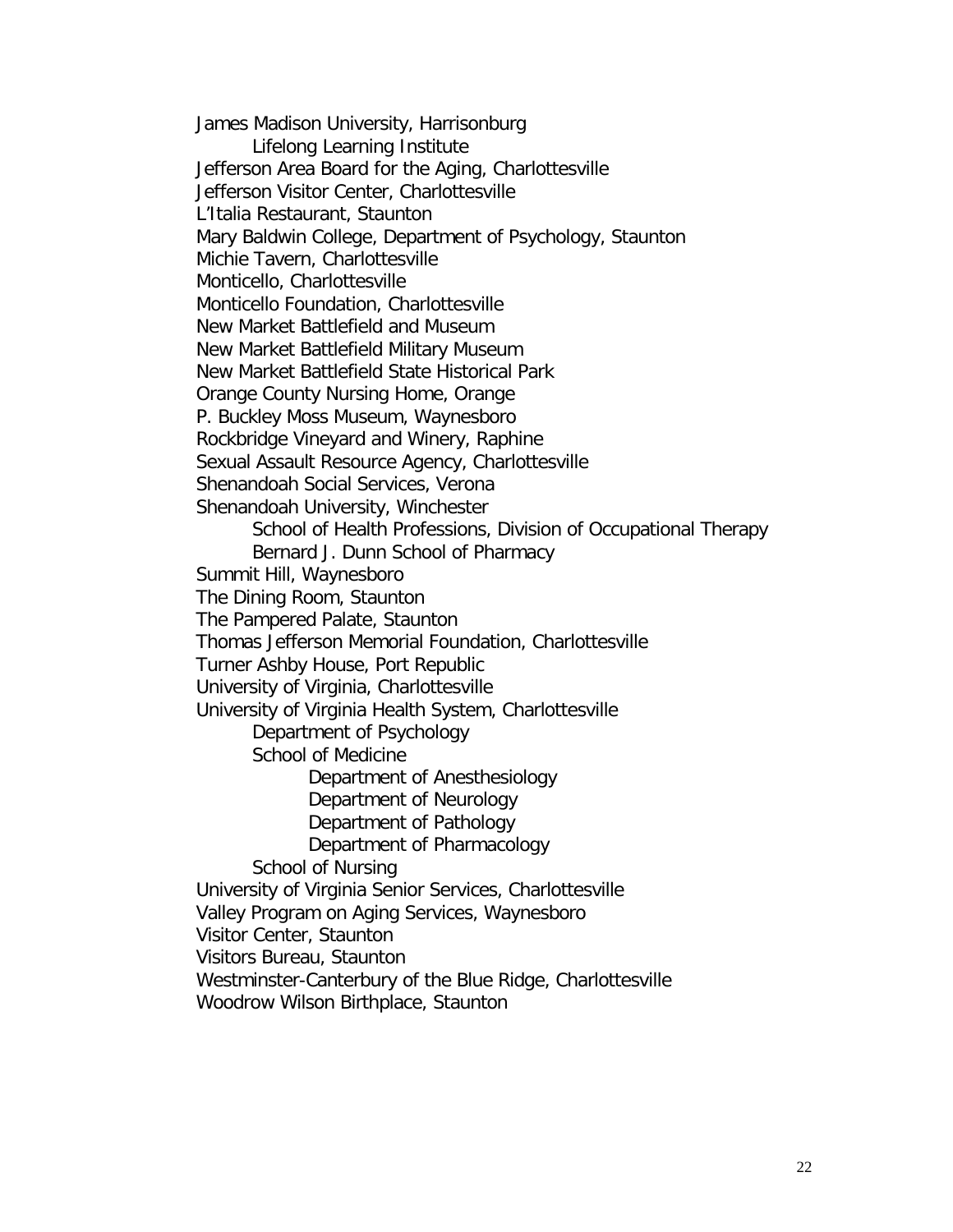## **Southwest Virginia**

Abbott Bus Lines, Roanoke Appalachian Agency for Senior Citizens, Inc., Cedar Bluff Blacksburg Electronic Village, Blacksburg Blue Ridge Parkway Ranger Station and Visitor Center, Stuart's Draft Carillon Health System, Roanoke College of Health Services, Roanoke Days Inn, Lynchburg Duffield Nursing Facility, Duffield Edward Via Virginia College of Osteopathic Medicine, Blacksburg Enterprise Rent-A-Car, Lexington and Salem George C. Marshall Museum, Lexington George C. Marshall Foundation, Lexington Hamilton Haven, Roanoke Holiday Inn Select, Lynchburg Kendal of Lexington Lakeview Assisted Living, Roanoke Lee Chapel and Museum, Lexington Lexington-Rockbridge County Visitors Center, Lexington LOA-Area Agency on Aging, Inc., Roanoke Lynchburg College, Belle Boone Center on Aging and the Life Course Lynchburg Visitor Center, Lynchburg MacArthur House, Narrows Mayfair House Assisted Living, Roanoke Monacan Indian Nation, Inc, Madison Heights Mountain Empire Older Citizens, Inc., Big Stone Gap Natural Bridge Caverns Natural Bridge Inn & Conference Center Natural Bridge Wax Museum New River Valley Task Force on Domestic Violence among Older Adults Peaks of Otter Restaurant, Bedford County Peaks of Otter Visitor Center, Bedford County Piedmont Adult Care Residence, Danville Poplar Forest, Lynchburg Quality Quick Print, Lexington Rockbridge Historical Society, Lexington Safe Homes, Craig County Southern Area Agency on Aging, Martinsville Stonewall Jackson House, Lexington Stonewall Jackson Memorial Cemetery, Lexington Via College of Osteopathic Medicine Virginia Military Institute Museum, Lexington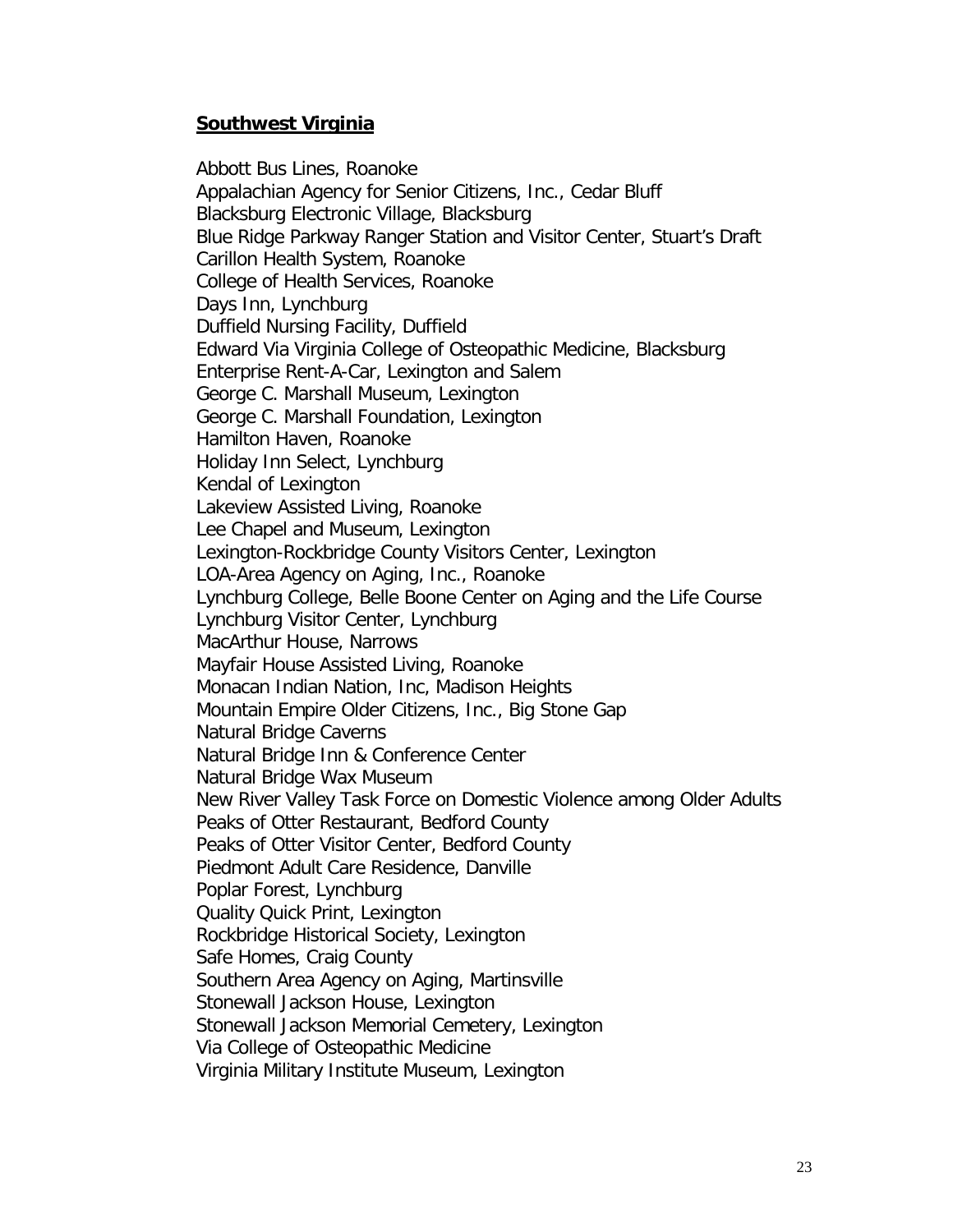Virginia Polytechnic Institute and State University, Blacksburg Center for Gerontology Department of Biochemistry Department of Chemical Engineering Department of Chemistry Washington and Lee University, Lexington Western State Hospital, Neuropsychology Laboratory, Staunton World War II Memorial, Bedford Women's Resource Center of the New River Valley, Task Force on Domestic Violence in Later Life

#### **Statewide**

AARP Virginia Alzheimer's Disease and Related Disorders Commission Commonwealth Council on Aging Equality Virginia, Anti-Violence Project Medical Society of Virginia National Association of Retired Federal Employees Office of the Attorney General Office of the State Long-Term Care Ombudsman Old Dominion Electric Cooperative Older Dominion Partnership Prevent Blindness Virginia SeniorNavigator.com Supreme Court of Virginia Virginia Alliance of Social Work Practitioners Virginia Arthritis Action Coalition Virginia Association for Home Care and Hospice Virginia Association of Area Agencies on Aging Virginia Association of Community Services Boards Virginia Association of Nonprofit Homes for the Aging Virginia Caregiver Coalition Virginia Culture Change Coalition Virginia Coalition for the Aging Virginia Coalition for the Prevention of Elder Abuse Virginia Department for the Aging Virginia Department of Alcoholic Beverage Control Virginia Department of Criminal Justice Services Virginia Department of Emergency Management Virginia Department of Health Virginia Department of Health Professions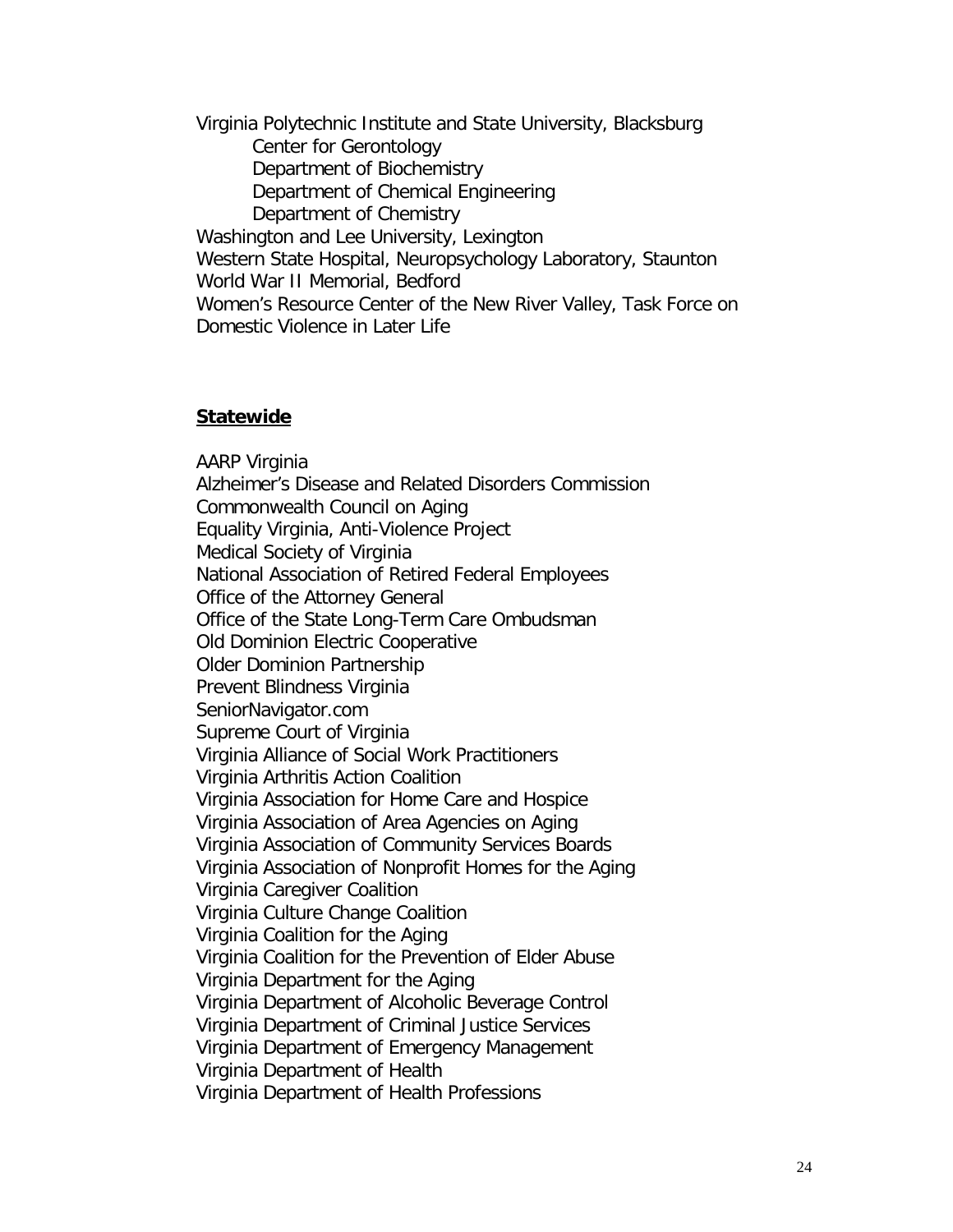Virginia Department of Medical Assistance Services Virginia Department of Mental Health, Mental Retardation, and Substance Abuse Services Virginia Department of Rehabilitative Services Virginia Department of Social Services Virginia Elder Rights Coalition Virginia Geriatrics Society Virginia Guardianship Association Virginia Health Care Association Virginia Health Quality Center Virginia Hospital and Health Care Association Virginia Poverty Law Center Virginia Quality Healthcare Network Virginia Sexual and Domestic Violence Action Alliance Governing Body Social Justice Task Force Training Committee Wild Women of Wisdom Task Force Virginia State TRIAD

#### **Collaboration with Units of Virginia Commonwealth University**

Center for Public Policy Department of Adult Health Nursing Department of Anatomy and Neurobiology Department of Chemistry Department of Computer Sciences Department of Epidemiology and Community Health Department of Human Genetics Department of Gerontology Department of Health Administration Department of Internal Medicine Department of Occupational Therapy Department of Pastoral Care, Program in Patient Counseling Department of Pathology Department of Psychology Health System Forensic Nurse Examiners Program Institute for Women's Health Office of the Vice President for Health Sciences Partnership for People with Disabilities Police Department